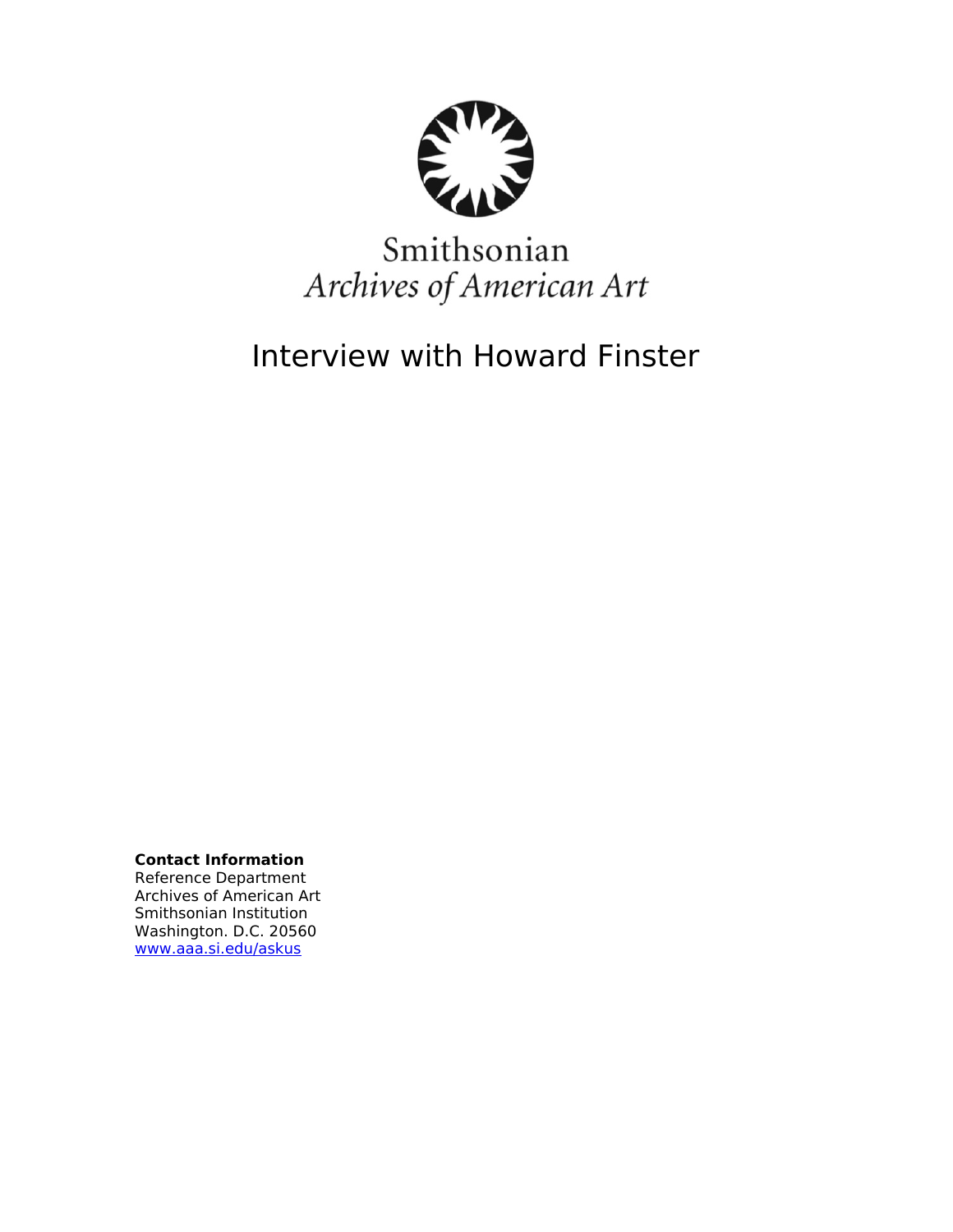# **Transcript**

# **Preface**

# **Tape-recorded Interview with Howard Finster**

**at the Artist's Musem Home in Summerville, Georgia**

**March 17, 1977**

# **Willem Volkersz, Interviewer**

# **Editor's Note:**

This transcript is from a series of recordings made by Willem Volkersz over a number of years. They are not formal interviews, but rather records of conversations, often taped during photo-taking tours of the artist's studios or home collections.

The naive/visionary artists in these interviews have unique verbal mannerisms, many of which are difficult or impossible to transcribe accurately into written form. Thus, for grasping certain nuances of speech, researchers will find it advantageous to listen to the original tapes.

Our intent in transcribing these interviews was nonetheless to translate as accurately as possible the spoken word into a comprehensible written form, making changes to clarify but not to interpret. Thus the speaker's grammar is unedited. For example, "them" for "those," "theirselves," and "gotta" were all transcribed as heard. On the other hand, certain changes were made for clarity: " 'cause," was transcribed as "because," " 'fore" as "before," " 'yo" as "your," etc.

Other editorial notations are as follows: Bracketed words are of two types. Those with "[—Ed.]" or "[—WV]" are inserted by the transcriber, editor, or Volkersz. Other bracketed words indicate uncertainty: Two or more words or phrases indicate possible alternatives; "[unintelligible]" and " \_\_\_" indicate words that are garbled or incomprehensible on the tape, the former being a much longer phrase than the latter; "[noise]" is selfexplanatory.

# **Interview**

- **HF: Howard Finster**
- **WV: Willem Volkersz**

# [**Tape 1, side A**; Volkersz' No. F1-1] [45-minute tape sides]

HF: . . .this fellow be the lion, him be the dog. He lived. The other fellow gets killed. See, everything in the Bible's there. Ever'thing people needs is there; they just don't look very thoroughly. They go to some old kind of a doctor, and somebody [step] it up. They ain't no such thing as a good book, unless it originates from the Bible. That's a Roy Acuff's song, "A [Very] Very Speckled Bird Is the Bible." What could I do for you old buddy?

WV: Oh, I'd just like to look around, if I may.

HF: Yeah?

- WV: I came from Kansas City to come and look at your work.
- HF: Oh, it's good to have you.
- WV: I've heard about it back there.

HF: Yeah, well, I just showing them around, and I'm having to work. I have to work on bicycles for a living, and I just let the people take over here and just make theirself at home.

WV: Good, thank you.

HF: Let me show you where to start at. I got, that's my letter designs. I'm a-using some of them now for a job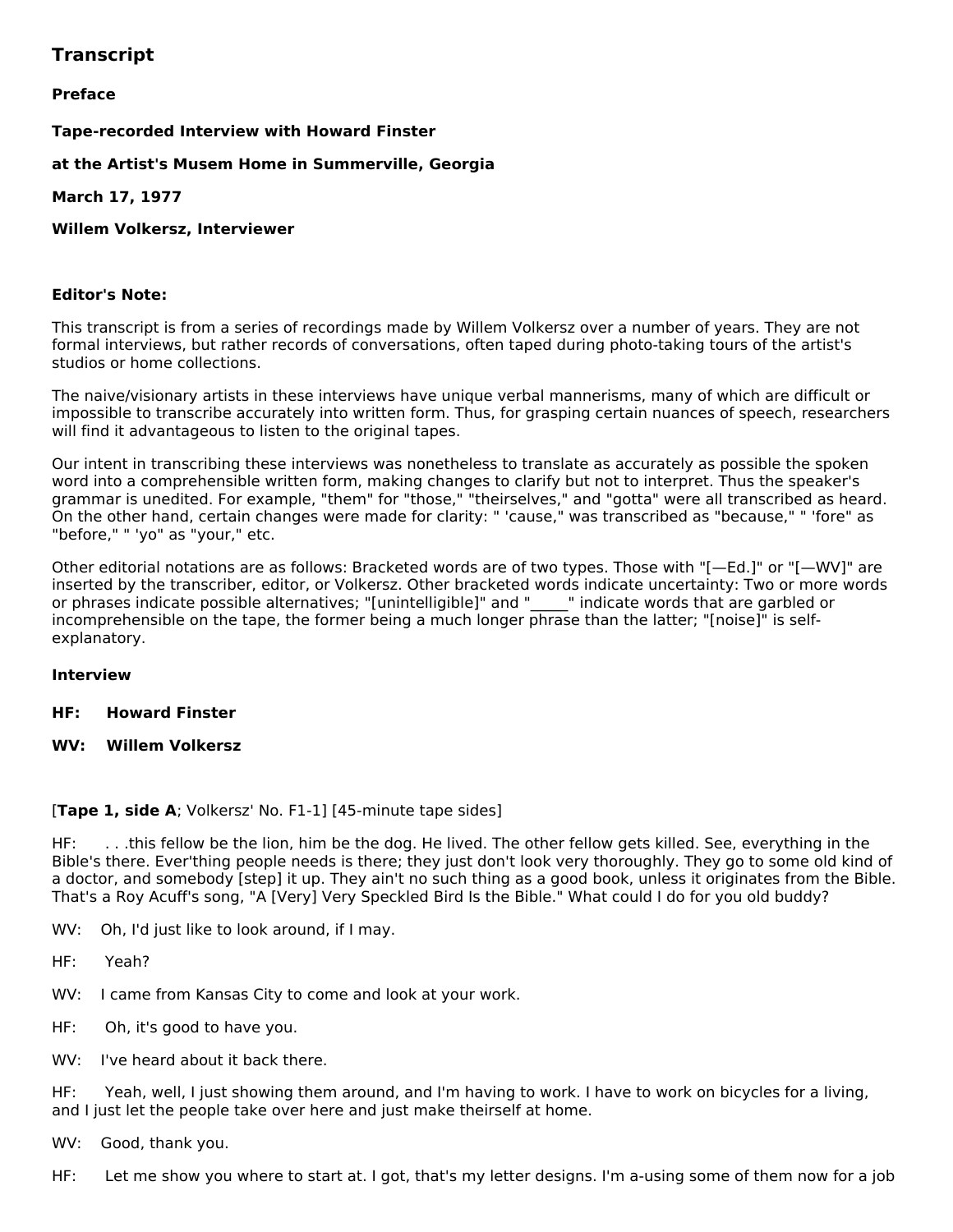I'm doing for Washington, D.C.

Another voice: Thank you Mr. Finster.

HF: Yeah, y'all come back. All right. This is a picture right here. The title of it is Can God Push the End of Time Back a Thousand Years?, and right here it says, "This old house could have lasted forty years more." And this here is examples of people that shorten their days, and this is examples of people that lengthen their days.

WV: Ah, great.

HF: And you just take and look over all of these you want to, and make yourself at home.

WV: What kind of job are you doing in Washington, you say?

HF: Ah, well, I've signed a contract to do four pieces for them. Here's two of them right here. That right there is one of them: American Folk Life Center, of the Library of Congress, Washington, D.C.

WV: That's beautiful.

HF: Thank you. That's hard enamel. I'm going to have to paint the other side of it, in case that that cracks or anything you can use the other side of it, see.

WV: I see, uh huh.

HF: And that's the picture there, and I put myself on it and put a little historical side about myself on it, and the title of that picture is It Could Not Be Hid. Right down here is [a twelve division; A Twelve Division] in that box, and then I've got pictures. . . I've drawed 267 pictures since last year, and sold seven hundred and eighty. . . Well, when they pay me for these, it'll be around a thousand dollars.

WV: That's incredible. Have you been making primarily paintings recently?

- HF: No, I just started painting out in Washington, never had painted before.
- WV: When did you start the paintings?
- HF: Last year.
- WV: Last year? You did all these since last year?

HF: Yeah, I'll count on the gate. . . Out here on the gate, if you haven't seen on the outside, I've got a lion and a calf I made on down yonder that's about a hundred-foot front. Before you leave, why you look it over.

WV: I have been looking at some of them.

HF: And on the outside of that gate, you'll see how I got started painting, a little black sign.

WV: A one of them tells about it, huh? That's great.

HF: Yeah. This here is The Scorpion **A-Comin'**, and this here is four beasts of Daniel on down to the last one. Now, the last one's supposed to demolish the earth, and here's the web of man. There's a manufacturing plant would have give me \$75 for that one the other day, and I refused to take it because until I get to such a point where I can draw another one like it. I will eventually sell it.

- WV: Because you'd like to keep one here.
- HF: Yeah, till I get another one like it.
- WV: Yeah.

HF: See, I sold him one down yonder, last uptown. He bought it and gave me \$75 for it. It's past the door up there. [to another person or persons:] Y'all just look around and make yourself at home, and I'll show it when you get through out here on the outside looking. [back to Volkersz:] I'll show the other painting I've ready to Washington, and it's in the workhouse in here.

WV: Great. Now, are most of the paintings for sale?

HF: Yeah, I sell most any of them that I can draw back.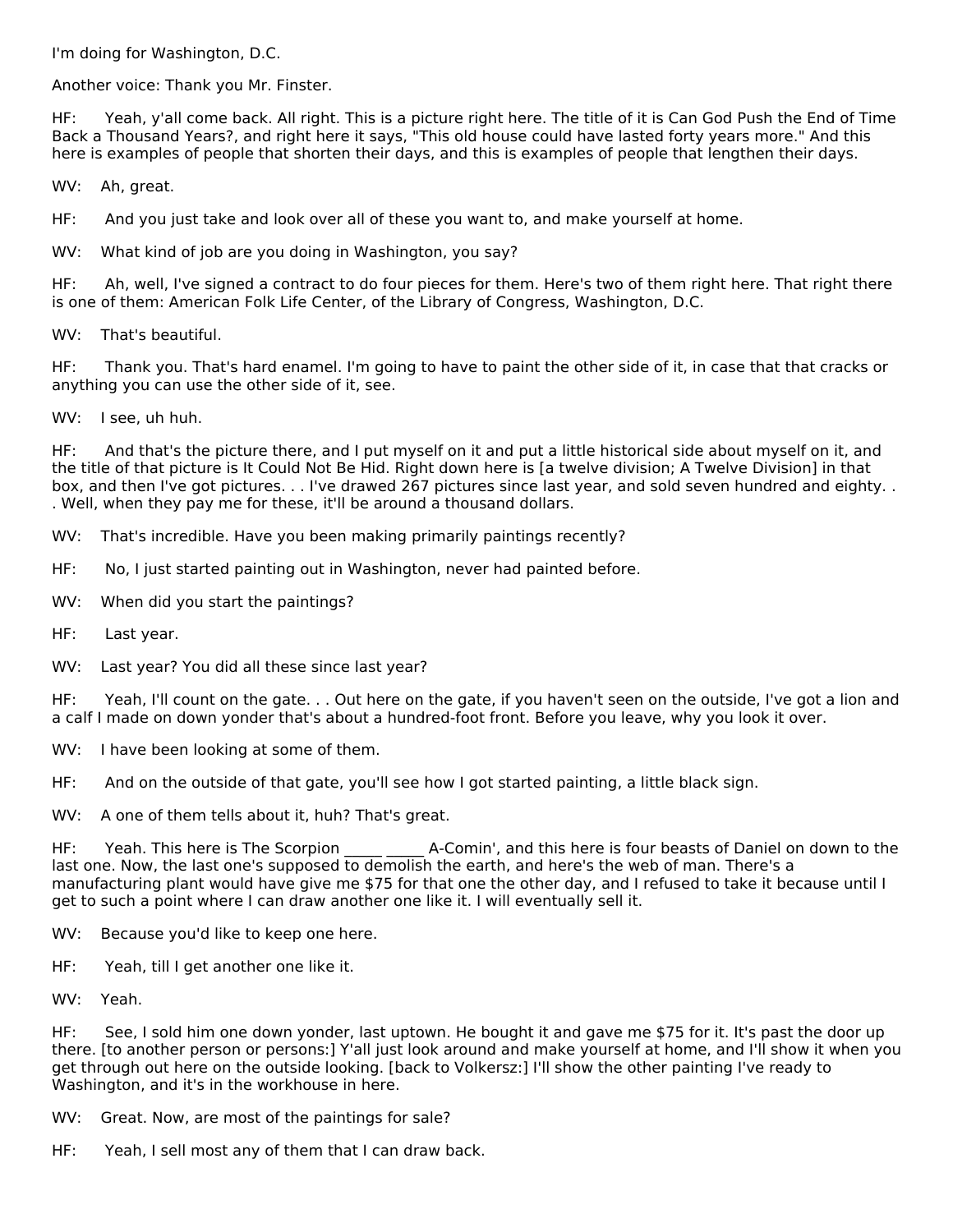WV: Okay.

HF: And this right here, that's a Indian, and that's his work [referring to Eddie O. Martin, another Georgia folk artist—WV]. Now, he don't believe in the Bible, and he's got a lot of book in the Folk Art [referring to Missing Pieces: Georgia Folk Art, 1770-1976. See, I'm in the Folk Art this year; they put me three full pages.

WV: In that Georgia Folk Art catalogue? I saw you in there, yeah.

HF: Well, thank you. And he sent me all them pictures of his work and told, every time he called me—he's called me nine times—and every time Mr. Martin calls me I talk to him about the Bible. (chuckles)

WV: Uh huh. Yeah, I'm going to go see him too.

HF: And he don't believe in the Bible, but he told me, he said, "Mr. Finster," he said, "I'm going to go to painting pictures of more meanings to 'em." Now, he's seen a. . . See, every picture I paint if it don't have some kind of meaning, I don't know what it's about, you know. [Jason Volkersz, 8 months, joined the conversation soon after it began—Ed.] And so you just look every one of them over. There's around two hundred in here.

WV: Great. Thanks very much.

HF: Yeah.

[Interruption in taping]

HF: Right when you go into the Library of Congress, with those books. They've never seen them yet. I want you to look at that good and tell me if there's anything where I've violated any government rule.

WV: Okay! (chuckles)

HF: See, if you crank a million dollars, it's yours. See, Mr. Hemphill done registered that picture and lent it to the folk art [exhibition, Missing Pieces—WV] he bought here last year.

WV: Uh huh.

HF: If you buy a picture from me, and get it registered, if that picture makes a hit, you can make a million dollars off of it if you want to, and there can't nobody bother you.

WV: Huh.

HF: They can't take your franchise on it.

WV: I see.

#### [Interruption in taping]

WV: [Reading:] "Hidden Man of the Heart. I came all the way down from God to bring out to you the hidden man of my heart. It took me sixty years to get around all. It has been a little rough coming down. I have a few little jobs to do before I go back. I think it is going to be harder going back than it was coming up. I have had a lot of pleasure on this planet. I have never met a person I didn't love. But really I am packing up to go back home, for no good thing could last forever down here."

HF: . . .on down. The day, a little better than a thousand dollars on my art. Of course a thousand dollars ain't much now, when you go to, you know, trying to live. But I just thought, that first year, 267 paintings of my own imagination, and a thousand dollars in money. If God's trying to show me something, that I don't need to be fooling with bicycles.

WV: He's given you the energy to do it, too.

HF: Yeah.

WV: And the know-how.

HF: That's right. I want my wisdom and my knowledge from God to go to people, to the government. It don't make no difference. If I've got anything that's good, let all the nation have it, except a few inventions now. How about [looking at] them inventions that I've been collecting patents on.

WV: That's mechanical type of thing?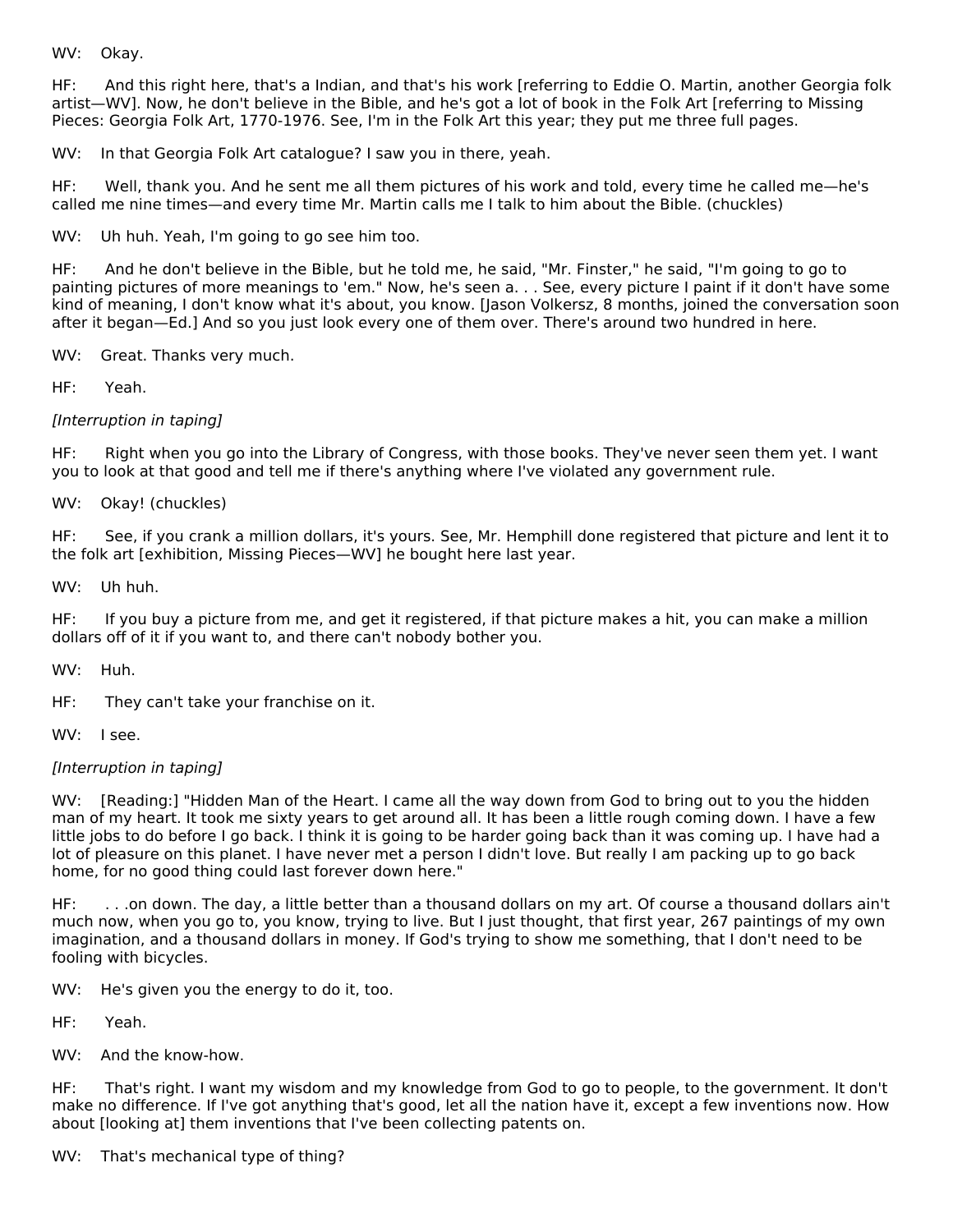HF: Yeah. I've got Tell you what I'd like to do. At my age [61—Ed.] I could drop off any time. And I've got some inventions for my country. And I want to give them to 'em, and I want some way of corresponding direct with my President by mail. I want to write and tell him about these things, and get him to send a engineer to me, and draw up a blueprint of this and take it to the White House and put it to work for my country.

WV: And how would they do that?

HF: I don't know. That's what I've got to try to find out, how I can reach him. He was the governor right here in Georgia.

WV: I know it, yeah.

HF: And I never did even get to shake hands with him while he was the governor.

WV: Well, now's your chance.

HF: Let me see where the smoke's coming from, on that furnace down there. [moving away from microphone, shouting to someone/thing else:] Hi, baby! Hi there. [back to WV:] I'm painting a picture of the last war down there behind the barn, that's about 20 feet long. I'm painting it on an old piece of canvas. You can take a shot of it and. . .

WV: Yeah, I'm going to come around.

HF: . . .when you get though out there. On around this way is some pictures. They wanted to buy all these holes here, too.

WV: They did?

HF: Yeah, that fellow up on Henry Ford's place, you know, up. . . I was going to refuse to take a check off of him, you know, because I didn't know him. I told him, I says, "Mister," I says, "It's embarrassing to me," I says, "about taking a check for that much money, but," I said, "I just don't know you." He said, "Well, I guess I'll have to tell you who I am." And he pulled out his paper and showed me he was from the Henry Ford Foundation.

WV: (laughs) They've got plenty of money.

HF: Yeah.

WV: You could take that check without worrying.

- HF: Yeah, I told him I'd take it.
- WV: Yeah, I don't blame you.

HF: If I didn't have to hold it. He said, "You can hold it till Tuesday," and that was Monday that he was here.

WV: That's great. (chuckles)

HF: And you know what I told him? I said, "Man, I don't know what art paint is." I said, "I paint out of an old can." You know, Ace Body Shop?

WV: Uh huh.

HF: Well, they have a little paint left in the bottom of the bucket, and they bring that to me. That's what I paint these with.

WV: So it's car enamel.

HF: Yeah. I take it and implement paint. These I'm doing for 'em Washington, that man that called me told me to paint them with the kind of paint I've been painting them with.

- WV: Did they tell you what to paint?
- HF: No, they said they wanted me to paint my own versions.
- WV: Of what?
- HF: They're just two folk art pieces.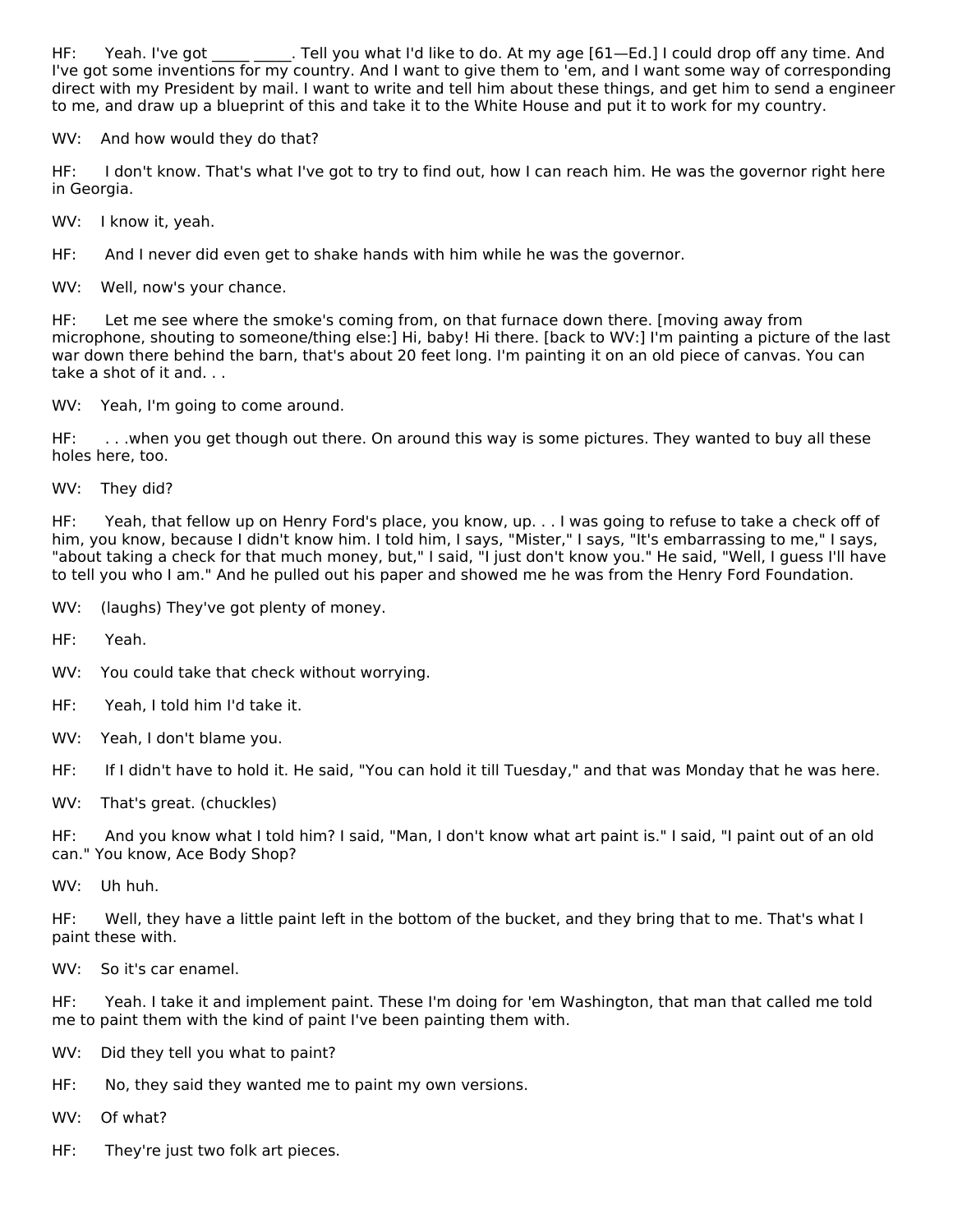WV: Two paintings.

HF: Yeah, anything I. . .

WV: You could do anything you want.

HF: Whatever I wanted to.

WV: I like it. I like that one.

HF: You see anything on there that would interfere with any kind of rules?

WV: Even if it does, I think it should, you know.

HF: Yeah. . .

WV: You go ahead and say it the way you want to say it. I think that's what you, you ought to be true to yourself.

HF: Well, now, there's one president on there that I didn't. . . I've seen him on the TV and I might not have done much good on him, but I've drawed him with steel eyes, the one that's in there now. I couldn't put his name on there, because I didn't have no right to, but the people'll know who he is.

WV: They'll figure it out.

HF: Yeah, because it's from peanut land.

WV: Ahh. (laughs)

HF: You know they \_\_\_\_\_ about that, you know, before he got in there, you know. They kinda started to put a little mud in ever'body's peanuts. See, he's got a big peanut farm down by. . .

WV: Right, yeah.

HF: Now, I'd like to get ahold of him and give him some information on how to take care of some of these crises we're in—like the water crisis. See, I've solutions for all this stuff. If it sounds a little non-educated, it's hard to reach their engineer. But I'd like to draw a picture of some things, you know, just let them go direct to the government. After they inspect them, if they've value, or no value, let them put them in the museum.

WV: It seems like Carter would be open to that kind of thing.

HF: Yeah.

WV: He seems like a fairly open man.

HF: Well, he ought to be if somebody wants to give him something to help him in his problems, because the whole world's resting on his shoulders, almost, right now.

WV: That's for sure. You could be of some help to him, I'm sure.

HF: Yeah, I could be some help to him. If I could just get ahold of him. There ain't no way you can call the President without special arrangement.

WV: Without going through all kinds of secretaries and aides and things?

HF: Yeah. What I thought, this man that I'm working with in Washington now might be able to get a lead for me.

WV: Hmm.

HF: See, he's over this whole Library of Congress.

WV: That'd be a good contact, for sure.

HF: I'm going to try to get ahold of him and tell him about two pictures that I want to draw. I want to draw one picture about how to generate electricity, how to store just water, and how to filter it, and everything. And then I want to draw one about the planets, the unknown planets. I found a scripture in the Bible that indications are that there are some other planets, that there's living people on them.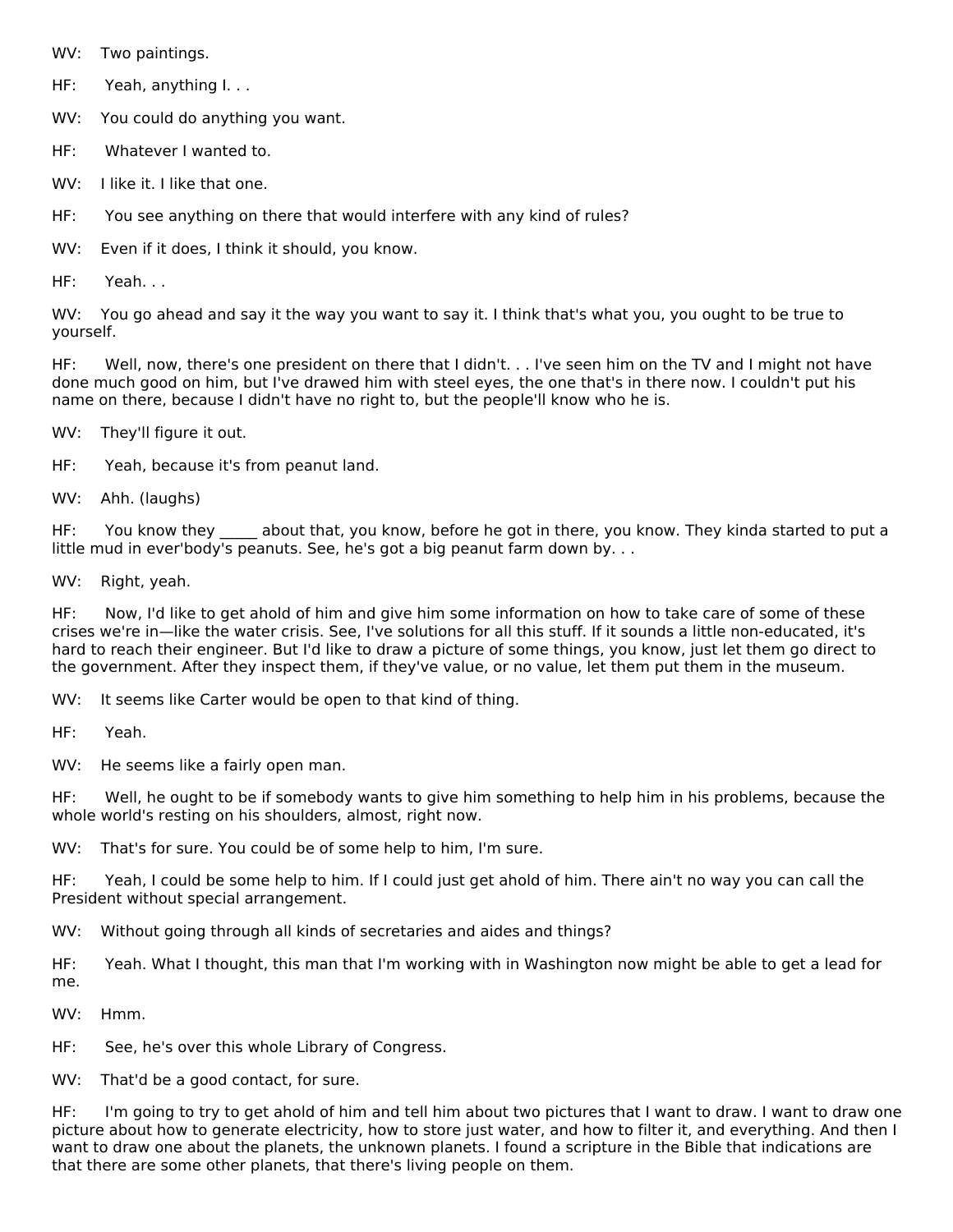WV: Yeah, there's a good chance.

HF: And that they might even have a different setup. See, this planet, Adam and Eve messed us up. But this other planet, they might not have, see.

WV: Right, and it might be a pretty good place.

HF: Yeah, and if these flying saucers from other planets, they must be good people or they done took us over. They could have, the way they maneuver them machines.

[Interruption in taping; beginnings of photographing which creates some noise]

WV: On the donation box [reading:] "Donators: Help write the Bible. I can't do it alone. Howard Finster, Summerville, Georgia, Route 2, Zip code 30747."

HF: . . .pan under that [carriage].

WV: Huh.

HF: Now, both \_\_\_\_\_... [noise]

WV: Whose are all the names in the. . .that you put in the mosaic down there?

HF: Well, anybody that is bringing up marbles, they write their name and I'm seeing that, and I put their name in there for them.

WV: Oh, that's neat.

HF: If a man has a skillet, I can cook bread in, \_\_\_\_\_ \_\_\_\_\_\_\_, you know, on a block [noise]

WV: That's right.

HF: And now this refrigerator here, the mayor of Summerville [noise] brought that up here and give it to me because something was wrong with it.

WV: Did he ask you to fix it? Did he want you to fix it, or was he just donating it to you?

HF: No, he wanted to give it to me, because it. . . You know what's in back, something happened to it, and \_\_ \_\_\_\_, and the [late] coming refrigeration part of it. It's got a good icemaker and everything in it.

WV: I'll be darned.

HF: He brought it up here and left it and give it to me for the park and I paint on things like that, you know, and use them to keep supplies in too.

WV: That's pretty useful.

HF: I keep paint and brushes and things in that old refrigerator, and then I use it to paint pictures on. I've got a kind of a racial picture started here on the side, about Adam.

WV: Yeah, I looked at that.

HF: And you know, it's said that he made of all nations of one blood, and is before we all got split up in all these different kind of races. They originated from sort of like a flower seed, see, that's a bleeding-heart right there in that bed, you understand, that's a blueberry

WV: Right, right.

HF: Things is mixed up. That's the way people are. There's generally, there's, generally speaking, there's one race of people to start with, you know. And they kept springing off and dividing out from one another. Like me, now, I've got five kids and thirteen grandchildren, and every kid I've got has got a different principle. Every grandkid I've got has got a different principle. And they're going to go all different kinds of different ways.

WV: Uh huh.

HF: And now some churches will claim a name and say that they're the only ones that going to make it. And actually, that's kind of like this: My last name is Finster. There ain't nothing I can do to change my last name. And every one of my brothers and sisters was Finsters.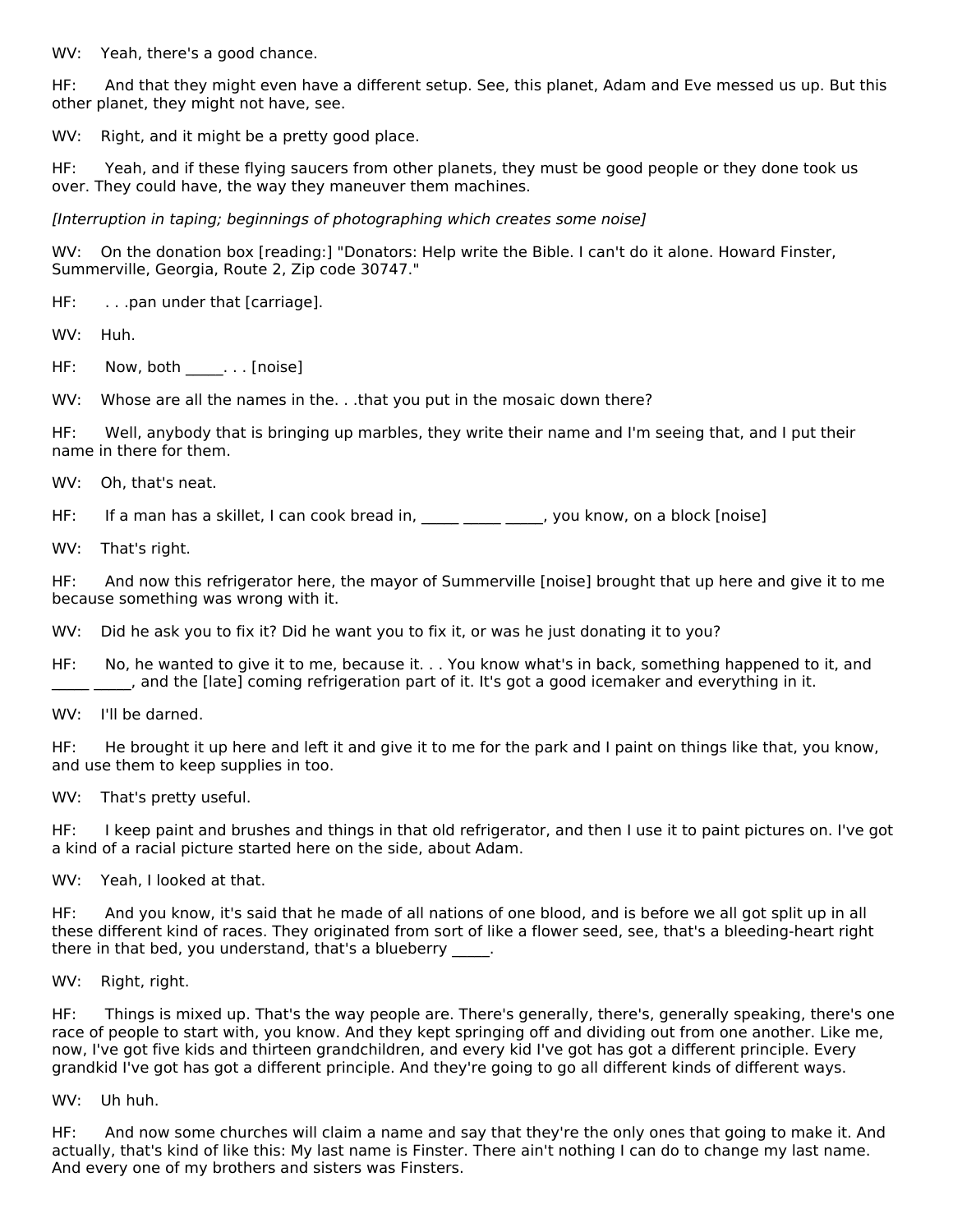WV: Right.

HF: But, we've every one got a different given name, see. I'm named Howard, my brother's named Leonard, and I had a brother named Fred. We're all Finsters, but we got all different names, given names.

WV: Of course.

HF: That's the way I look at the world. God's got people that don't even belong to no organization. Now, He's got people that don't even go to church.

WV: Lots of them.

HF: Yeah. And as the way I see it, I know a man right now that wouldn't go inside of a church house at all. He'll set and shed tears. He knows God. He won't go to church. The only church he's ever been to in this county is the little old church I used to pastor. He went there one time.

WV: Were you a pastor here? In this county here?

HF: Yeah, I pastored eight churches around here. I run revivals, done evangelistical work. I run a big meeting in South Georgia. Run one in Miami, Florida, at the First Baptist of St. Peters.

WV: Huh.

HF: That was two hundred and some churches in Miami at that time. I stayed on 95th Avenue, and I think it was 30 miles long. That's a big place!

WV: (whistles) That's incredible. (laughs)

HF: Yeah. I preached there. . .

WV: Were you born in Georgia?

HF: Yeah, I preached there two weeks. [still talking about Miami—Ed.] The way it was, they was building a little mission church from this big church. Well, they called me down there on a meeting in the little church. Well, I. . . [stuffing tobacco into his mouth:] I feed my scraps to my birds, I guess you notice I got birds.

WV: (laughs) I do.

HF: And I run the first week in the little church, and these big guys from up town come out. One of them was a contractor; he's the one that contracted a three-million-dollar job out in Key West. He had big pipes laid on the ocean, and they had a big ship out there, on out on the ocean a piece. They was grinding up that coral stone, away out in the ocean, and [stuff] coming through that big pipe and filling in like you'd fill in with grout. And they was building land at Key West, right out on the sea. And putting, driving these big pilots [probably means pilings—Ed.] down, long as that pole yonder?

WV: Uh huh.

HF: And then pouring cement around, making curbs. You just walk up to the edge of that thing, look straight off down into the ocean.

WV: Incredible.

HF: And they built a. . . In fact they built a hotel right there. Well, the first week I was there, they liked my preaching, and these town dudes come out and I was in the Everglades, out in the Everglades. We was going to build a new church, little new church, branch church. They come heard me preach and wanted me to preach the last week in the big church, you know.

- WV: That's great. So how many years did you preach?
- HF: I preached forty years. Retired about seven years ago from pastoring.
- WV: Why did you do that? Health, or did you...
- HF: I had stroke of inner ear trouble.
- WV: Huh.
- HF: And this inner ear trouble, when it hits you, you can't even set here holding nothing, just draws you over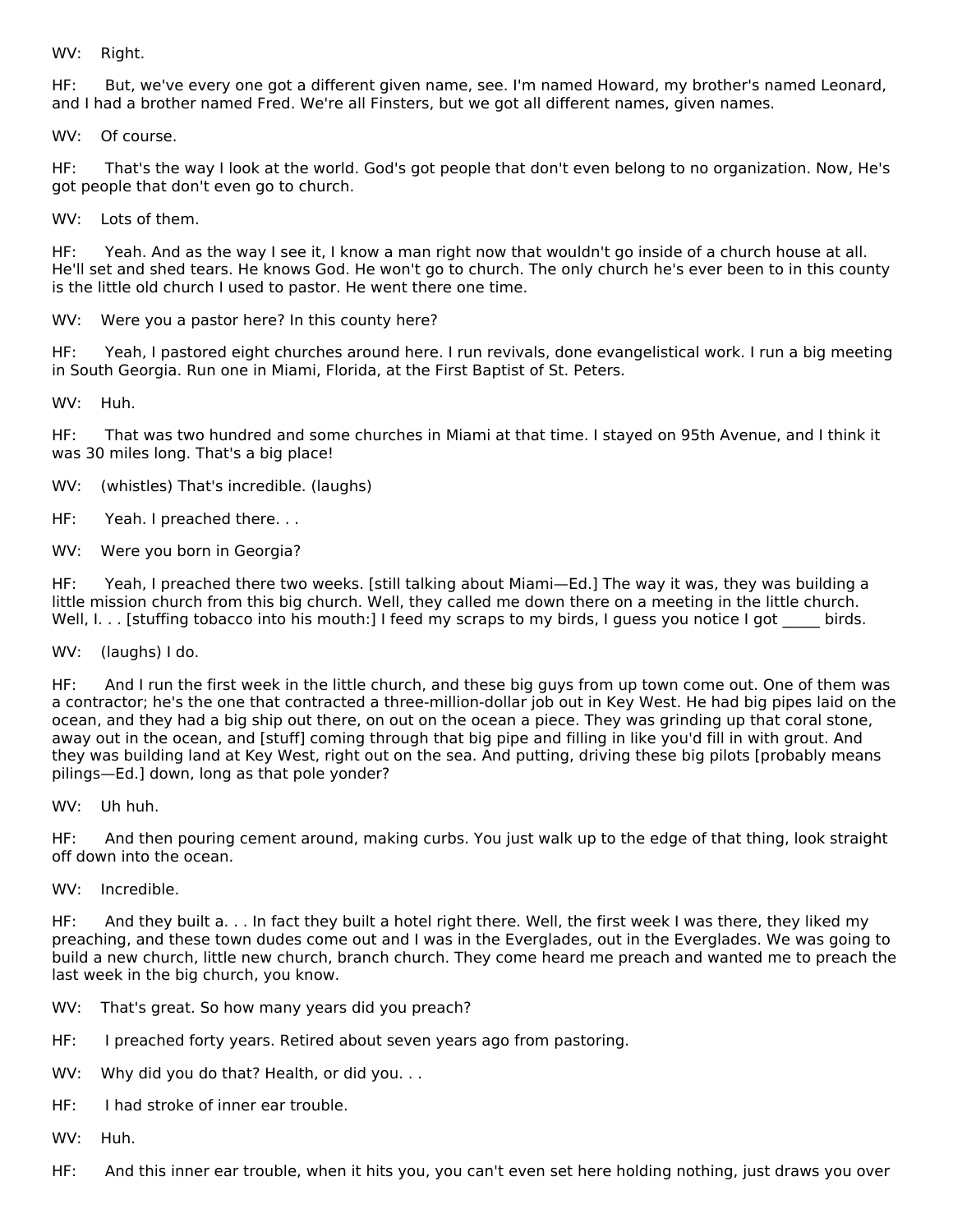[meaning dizzy—Ed.]. There's a inner ear here, there's a fluid that gathers in it.

WV: Yeah. I've heard of that.

HF: And one time that thing ruptures, it'll collect fluid. If it ever collects enough fluid to get you off of balance, you can't even stand up.

# WV: Oh yeah.

HF: And when you look, everything's turning a thousand revolutions a minute.

WV: So you can't keep your balance, yeah.

HF: No, you just fall, like you was dead, and then if you even open your eyes, you'll fall again. You have to shut your eyes and lay still, and then there's certain ways you move, and that in there, sometime I'd wake up in the morning, turn my head over, and when I did the ceiling'd just go a million miles an hour, around like that. I'd have to lay back down, and just keep messing around till I got to where I could get up.

# WV: Now how did you get that fixed?

HF: Well, they said there wasn't no cure for it. They give me a congestion medicine to dry up the fluid in my body, I mean, to dry up the fluid. I've been taking a congestion liquid for twelve years to dry that up. And another thing I do, I don't drink much water. I drink about two glasses a day. And then after I retired from pastoring, I started chewing chewing tobacco to spit most of the fluid away.

WV: Out, yeah, so you don't swallow it down, yeah.

HF: Yeah, I spit most of that away, and then when I got a chew of tobacco I don't crave water, and I just about whooped it down, and for the last seven years, just about whooped it down, like that.

WV: That's good.

HF: [noise] . . .maybe God might decide to heal that again.

WV: So you can...

HF: You know, he healed me one time. Like I started to tell you, that I started to, when I got up in the big church in town the last week, the pastor of that church was a former school principal. And they didn't have no altar in the church. Course I've always raised up without a altar, and anybody want to come and pray, come to that altar, you know. And I thinks to myself, "Well, I'm 850 miles from home, and I may never preach here again, but I'm going to turn the hammer loose here tonight." (laughter) "Principal or no principal, First Baptist or no First Baptist, I'm going to preach and I'm going give all the call, and I'm going to give it on the front seat." Well, I got up there and I preached on hellfire and brimstone. That Henry Ford man bought a picture of hellfire and brimstone; it was right up above this truck here. He bought that when he was down here.

WV: Huh.

HF: I preached on hellfire and brimstone, and there's six young people come to the altar, and I told them, I said, "We're going make a altar out of this front bench." I think there was six come down there and got on their knees and prayed to God and got forgiveness of their sins, you know. And never nobody ever said a thing to me about it. You know, they mostly, in most of the big churches here, you just come up and check in with the preacher and tell him you believe, you know, and sign up now.

WV: And that's it, yeah.

HF: But there is such a thing as a change, an inward change, of a fellow, and I think a man gotta have that inward change, and there's nobody understands it, and there's nobody will ever understand it. They don't even understand being born to the flesh. They don't even understand that. There's nobody in the world understands it. We're planted as a little seed, come forth, make a human. We don't none of us understand it. The doctors don't understand it. If they did, they'd just go to making people theirselves. And, but you know all them flickers on that gate out there?

WV: Uh huh.

HF: Well, I use them for a purpose. I use everything. I mean there ain't nothing, you can't bring nothing here of what I can't find a use for it. It don't make no difference what. You can cut your beard off right now. . .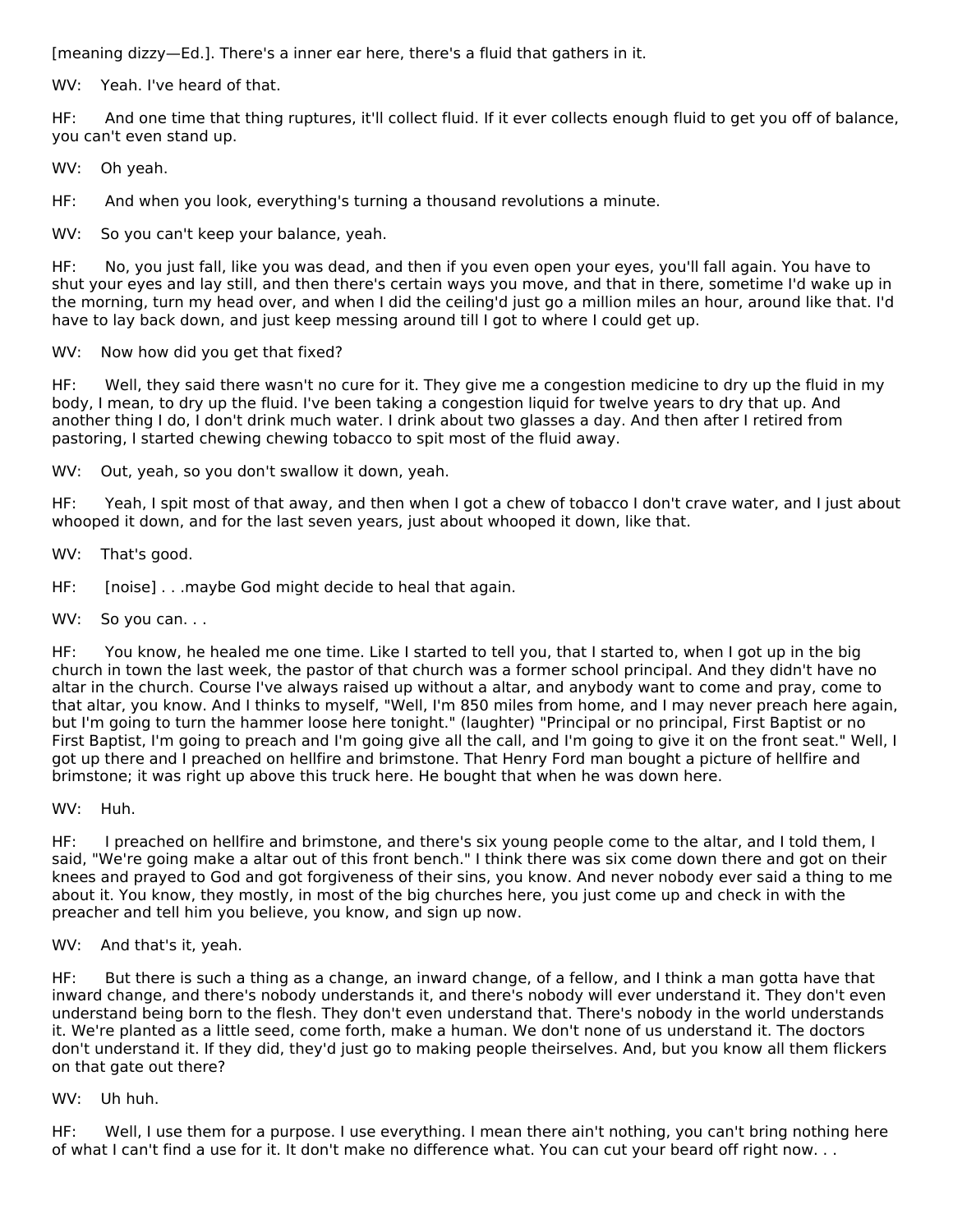- WV: And you'd use it, huh?
- HF: I guarantee you, I'll find something. . . (laughs)
- WV: That's wonderful.

HF: And there's a man brought me a whole box of them little things, and I've to studying about it, you know. You can't see the wind, can you?

WV: Um hmm, right.

HF: And you don't know which way it's coming from, and it could turn a curve at you [and do you], and when it passes by you, if you're a horse it'll carry a scent of you and that's the only way you can tell where it went to.

WV: Right, it's going to carry something along.

HF: Yeah. All right, you don't know where it goes. Well, that's the way with them little things pointing out there. There's some women in here the other day, and they looked like they was pretty well wealthy people. And they mentioned to me about them things out there, and I told them, I used them to explain about being born again. I says, "You see, the very least bit of wind will make them things move."

WV: Uh huh.

HF: "Even a little breeze." I said, "I look at them and," I says, "I talk to people and tell them that Nicodemus said, 'Jesus, how do you be born again?' he says, 'You mean, I have to go in my mother's womb a second time?' Jesus told him, 'No, he didn't understand', you know. And he said, 'Verily, verily,'"—which means truly, truly —"'Nicodemus, you must be born again.' He says, 'That that's born of the flesh is flesh. When you get saved, you still [have sex]. When you get saved, you're still like a graven bread. When you get saved, you still say a bad word if you ain't careful.' Jesus said, 'That's born of the flesh; it'll always be flesh.' But he says, 'That's born of the spirit, Nicodemus, that's what I'm talking about, born of the spirit.' He said, 'It's like the wind,' he says, 'From which it comes you don't know.' He said, from where it goeth,' says, 'you don't know,' but says, 'you know it's passing by, because, you know, you can feel it.'"

WV: Um hmm, that's right.

HF: "'And you can see a leaf wiggle, and you know it's going by. You know it's there.' He says, Nicodemus says, 'That's the way of everyone that's born with God.'" And some people. . . I had one of the biggest bootleggers in the county, and he lived right here a distance from the church for the past fifteen years. And this bootlegger, I wouldn't of reported him for selling whiskey. You couldn't have hired me to have reported that man selling whiskey, because I wanted to win that man. And he had been caught several times by the law. He'd pay all of it and go right back to bootlegging, and there wasn't nobody ever stopped him from bootlegging. And I'd go to see him like he was my right-hand church member, and he was selling whiskey within two or three hundred yards of my church. I'd go see him and treat him like he was my daddy. And you couldn't have hired me to report him, and he knew it. Because that was the law's job. God didn't send me to be a police. And I was good to that old man, and one day I asked him, after I'd preached eight years there, I finally decided I'd ask him to come to church. I wouldn't ask him to come to church, beg and set around like some people do.

WV: Right.

HF: I'll go see him and tell him I'll be back, if I could help him let me know, and I was pastoring up there and all, and he'd even send donations up there and help us there.

WV: Uh huh.

HF: That might have been whiskey money; I don't know. I hoped that if it was, why it was in the devil's hands long enough anyhow, so we needed it.

WV: (laughs) Right!

HF: And so I just was so good to that old man that it, that's the best way in the world to kill a feller, is just treat him so good until you just kill him.

WV: Right, right.

HF: And one day I asked him, I said, "How about coming up to services sometime?" He said, "Oh, I could hear you preaching down there." I say, "You can?" He says, "Yeah." I says, "You understand what I was saying?" He says, "Yeah, I understand what you're saying." And he'd been setting down on his porch listening at me preach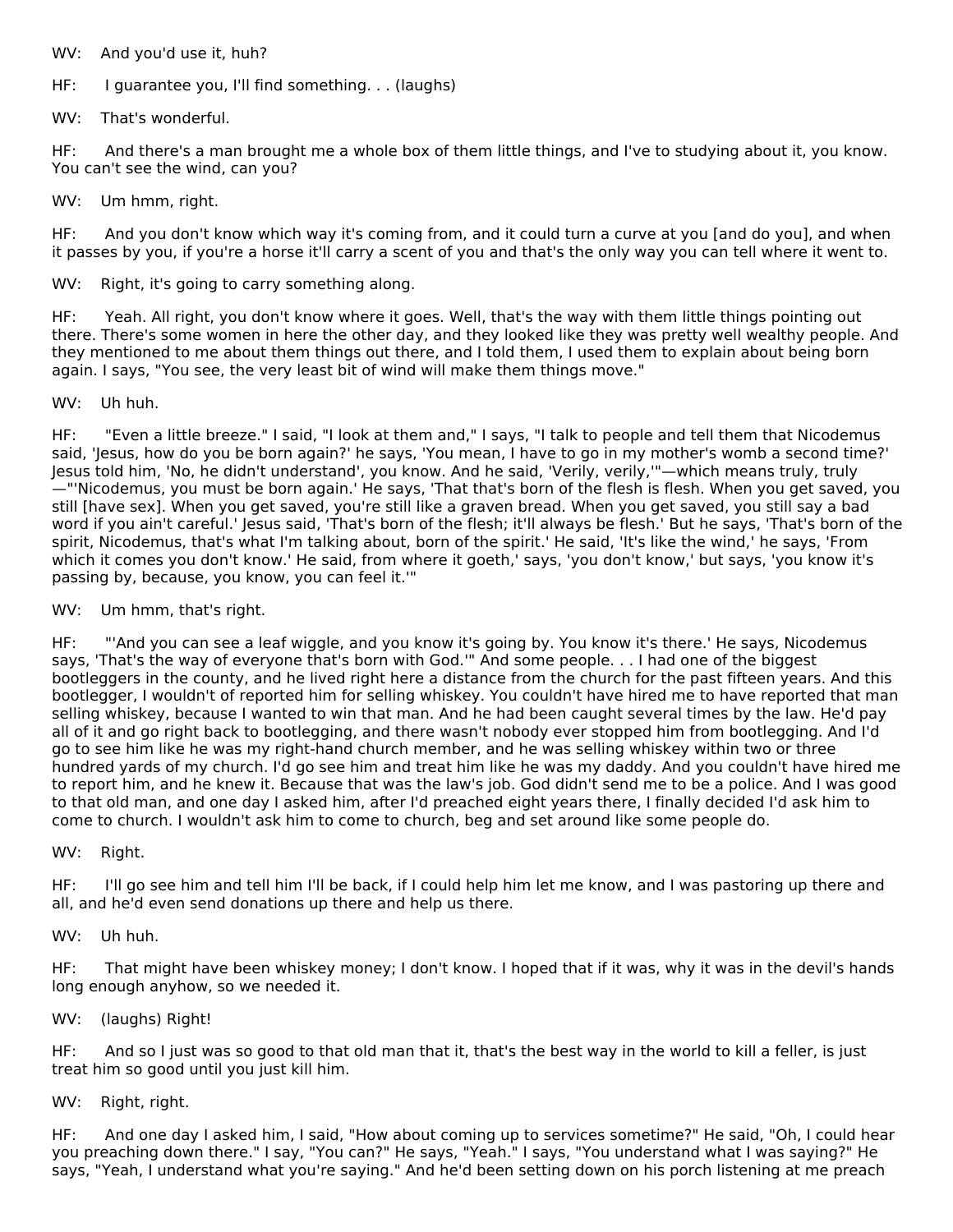for eight years and I didn't even know it.

WV: (laughs) That's great.

HF: And I looked back there one night and that old man was setting back there with tears running down his cheeks. And I don't know what it was I preached on, but I know he was setting back there with tears running down his cheeks. And it wasn't, he was on a conviction. He knew that I had something that ordinarily the average preachers didn't have. He knew that I wouldn't do him no harm, though he wasn't right. He knew that I wouldn't report him. And he knew I'd do anything for him I'd do for a member of my church. And it got next to him, and he got to coming up there, and you know he got converted and going to church.

# WV: That's beautiful. [phone rings]

HF: And he told me before he died. . . He'd built a big fine brick home right down below here. He lived over in the country then.

WV: Uh huh.

HF: I'm expecting a call from Washington, D.C., now. If I have to run off and leave you go in the house.

WV: I'll understand.

HF: And this fellow over at library is supposed to call me and we're supposed to talk some about this work. And the first call goes out here for my son. He lives just down on the place, and he's a TV repairman, see. And then if it rings a second time, I know it's mine. And uh. . . [phone rings again]

WV: That's it, huh?

# [Interruption in taping]

HF: . . .he said, well, he'd been sick a pretty good while. There wasn't no way they could stop him from bootlegging, he'd. . . [noise] . . .sunk into it, you know. And there wasn't nobody could stop him. He had to stop hisself, but he had had to have something to block his way without offending him. And Jesus said that a perfect man was a man that could meet the world, and so on and so forth, without offending him, you know. Run up on any kind of a feller, take him as what he is, don't even criticize what he is. Like that old gentleman right yonder, see, he don't, he said he believes there's a God, but he don't even believe in the Bible. That don't have a thing to do with my fellowship with him. If I lived neighbor to him, it wouldn't make one particle of difference. He'd be just my brother.

WV: I understand. Have you ever met him?

HF: Just a minute or two.

WV: I see.

HF: I got down by the side of him and played my French harp [harmonica—WV]. Were you down at that opening show?

WV: No.

HF: Well, I've seen you somewhere, seem like, in a book or something. I bought, it seem like I've seen you, somewhere this year.

WV: Well...

- HF: I don't know for sure. It might have been on the TV or something.
- WV: Probably not. I'm from Kansas City.

HF: Yeah.

WV: And I've been going around and taking some pictures of folk artists around the country, but I doubt whether you've seen me.

- HF: Well, this man right here, he's an Indian [Ed Martin—WV].
- WV: Yeah, I read about him in that catalogue.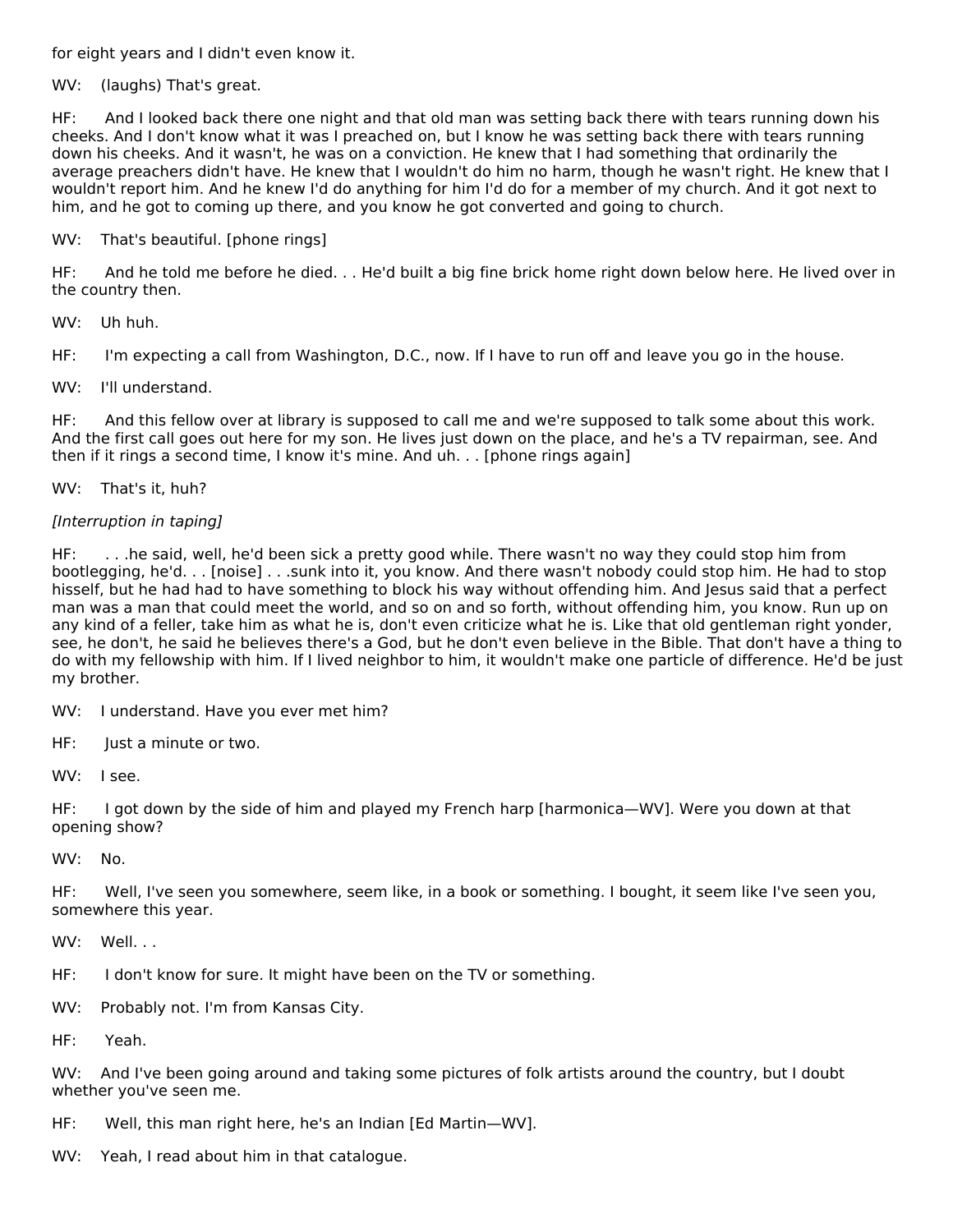HF: Yeah, it's Ed Martin, and if you do go to see him. . .

WV: You want to give him a message?

HF: I want you to tell him that you was by Finster's place, tell him that you seen the pictures he sent me, and tell him that they really looked nice when I got them all together. You see, I told him. . . I invented a machine that makes every piece of the trimming [framing—WV] around there. See the different kinds of. . .

WV: Right.

HF: I've invented printing heads that can print any piece of that kind of stuff and around there they are.

WV: Are they burnt, or what?

HF: Yeah, it burns it in there, and you can do it just like a woman sewing on a machine. See that little block?

WV: Yeah.

HF: I can set down, put that around a block and just paint on it. I told him [Martin—Ed.] that I'd put his pictures all together, and I says, "I found a piece of glass that was broke crooked," and I says, "I'll put your pictures all in that piece of broken glass and framed it crooked, so's people would notice it in preference to any of the other painting."

WV: (laughs)

HF: And I says, "I put little pieces of my woodwork around it." So you tell him that it's the most odd frame that you ever seen. Tell him it's just a broke piece of glass with all his pictures in it, and a frame all the way around the crooked thing.

WV: Okay, I'll tell him.

HF: And I told him that I was going to do that to draw the attention to his artwork because he's great, boy. That there's all cement work there.

WV: Yeah, they're beautiful, aren't they?

HF: Yeah, and he must have had a form and poured them blocks, you know, to get them all alike, you see, and then laid them. Now I've made quite a few plaques myself, and I can make blocks, and I tried 21 different trades before I ever painted my first painting. And everything I've ever done I done it for a living. But last year when I was shut in and couldn't get out and work on things, it come to me to do this painting. And I've always been a fellow that wanted imagination that nobody had ever done. I don't like to do nothing the same time over. I don't like to even repeat nothing the second time. I like to do a different thing every time I make anything, I want it to be different.

WV: You're doing it.

HF: And I got to painting. . . You know, I used to remodel houses, and then I've always wanted to build just a real castle—you know, a big castle. I found out, after I had a few of these inner ear spells, that I wasn't going to be no more good depending on pastoring at the church, maybe get up there fall right in the front of them, or maybe be driving and maybe just have one of them spells before we stopped; might have accident. And I decided I'd start painting, and I found out that I could just build castles and everything, setting in a chair. You know, just with a little old brush. Now that's the reason I got interested in it, and I never have loved nothing as much as I've loved painting. If I was retired on enough money, just to buy my food and not even buy my clothes, because it don't take much clothes for me. My wife makes them. I've got a daughter that can make a suit, a suit of clothes. She makes all of my suits.

WV: Huh.

HF: If I had an income to where I could my food, just me and my wife, I'd just do nothing but paint. That's all I'd do. I'd paint seven days a week. And I'd just take a break every few minutes and go back and paint, take a break, walk around, and go back and paint a little. You can't paint long at a time. That's the reason a lot of people break theirselves down. When you're painting a picture. . . Now when I'm painting a picture like that right there, I ask for the wisdom of God and I make a background. I just take a paintbrush, and that background right there, I can make that background in less than five minutes. And just set it back over my bed. I've got a shelf all the way around my bed.

WV: I see.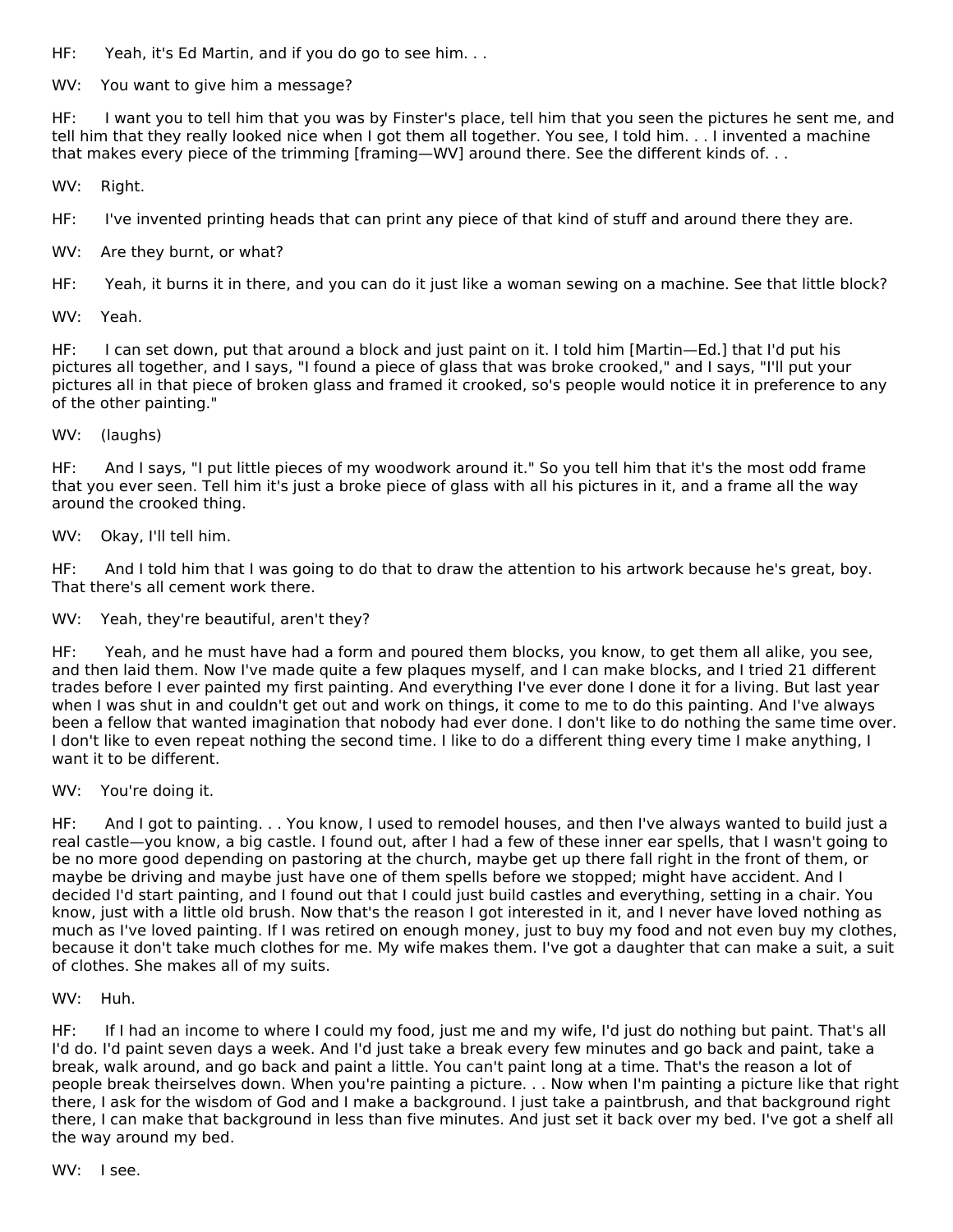HF: And I set these backgrounds around over my bed, and I look at that background maybe two or three days before I start painting on it.

WV: And it comes to you, huh?

HF: And maybe while I'm a-looking at that background, I've done painting on something else.

WV: I see.

HF: And I want to show you a background right here. This thing right here now, you ought to have a picture of that good enough to where you could see this right here. I started to—this is just a piece of plyboard, like you seal the house with—and I started to wipe this off to paint it—that's a groove in it—and there was something, I got to looking, trying to wipe that off, and I couldn't wipe that off.

WV: And that was in there?

HF: Yeah. I got to looking at it, and it looked like a alligator with his mouth open, or sticking his head out of the water. . .

WV: Right.

HF: . . . . and it looks like a man casting a net.

WV: Ahh, so here it is repeated.

HF: Yeah, and something told me, see, says that's what I want you to draw right there. And this Bible here the Bible is the world's last prop. Now the reason I done that, there ain't nothing going from this world except the word of God, and a man abides in the word and believes in it, he's going with it. And everything is perished but the word. Of course, there's a place that says our earth bideth forever, but that means forever for its period. And right here the Bible's the world's last prop. It says here that, "Man shall not live by bread alone but by every word that proceedeth out of the mouth of God," see. All right now, for [nesting] to Hebrew children was throwed in the fiery furnace, and they couldn't get out on their own bread, could they? But they believed in God, and believed in His word, and the Bible says, "Pray without season." All right, they prayed. That was the word of God, wasn't it? All right, they come out of there. There wasn't a, the lion didn't touch them. Hebrew children come out of there. Noah come out of there. Jonah come out of hell, even. He was in the bottom of the sea in a whale's belly.

WV: Right.

HF: And that's what a man lives, by bread alone, but every word that proceedeth out of the mouth of God, now, if I actually to God believe a thing, it'll come to pass. I don't even have to ask God if I need a paintbrush, because he already knows the desires of my heart, and a prayer is a sincere desire of a man's heart. Believe me, in preaching forty years, I've seen people down there praying till you could here them ever so far, and more 'n their mind was on their farm work or something while they was doing that prayer.

WV: Oh, you knew.

HF: Yeah! Yeah, maybe their minds while they was down there praying was back at home, wondering if the kids all right, and things like that, and they prayed that prayer so many times and over so many times, they could just pray that prayer and be thinking about something else while they're praying it. And prayer is a sincere desire of your heart. To show you, I was ruptured when I was ten years old.

WV: Hmm.

HF: And my daddy was a sawmiller, and he sawed the lumber to build that little house. I got a picture where it says my birthplace out there. He sawed that lumber and built that house before I was born. And I was ruptured at ten years old and in school. It was right there [groin area—WV]. It was big as a hen egg there.

#### WV: Wow.

HF: And my daddy's a sawmiller and a poor man, and I tell you. There wasn't but one hospital in forty miles, it was. And he wasn't able to have me operated on, and he went down to the drugstore—that's where you got all your supplies then—and he bought a truss for me to wear. It had a little sponge ball on it, two iron knobs on it. And there was a strap on it between my legs, my crotch, and around my body, and I wore that thing three years, terrified with it, that strap between there. And when I was playing in school every once in a while that thing would jump out around that sponge thing, and just nearly kill me, you know.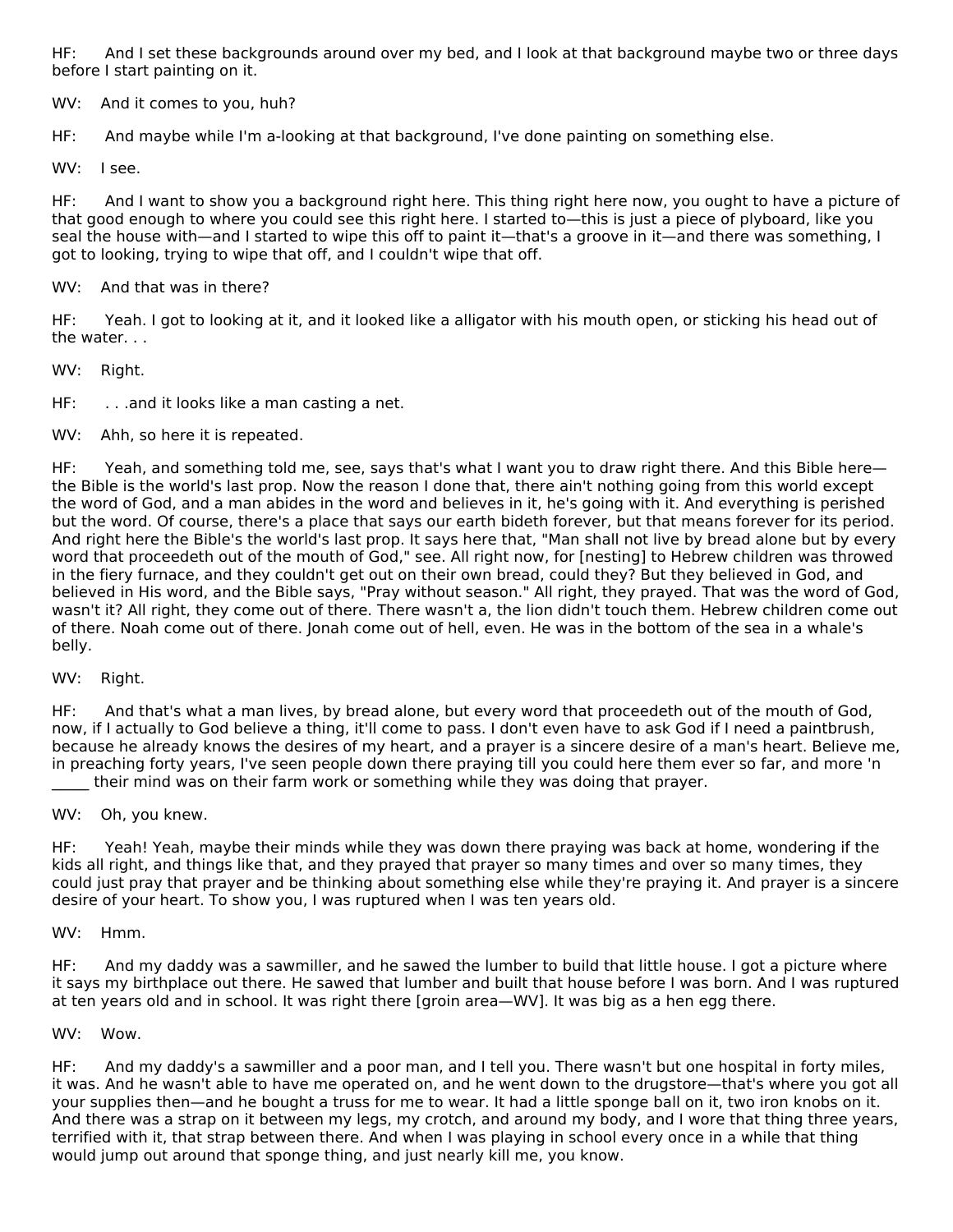WV: Oh boy.

HF: And I wore that till them iron knobs come off it. They was big around as a ten penny nail, where it buckled.

WV: Phew.

HF: I wore them plumb off of there, and that thing hadn't never healed up. And I become a Christian, you know, after that, and I got to praying about that. And you know what? That rupture went in and healed up without me not even wearing that truss!

WV: That shows you something; that's beautiful.

HF: And I worked as a machinist at the [Chime Glove] mill, and I worked at the Trion cotton mill three years without giving any trouble of any description, and they started working on Sunday, and I was preaching at two different churches on Sunday. And I tried to explain to my boss that there wasn't all preachers in there and they wasn't all preaching. And I thought they ought to let me off on Sunday, and if they didn't let me off on Sunday, I'd just have to be off on Sunday anyhow, because that I was working at these two churches.

WV: Right.

HF: They said, "If you don't come in on Sunday, you needn't to come in on Monday."

WV: Oh boy.

HF: And my boss told me, he says, "You know how it is, Preacher," he says, "As hard as times is now, that you don't want to lose your job," and you know what I was drawing? Nine dollars and sixty cents a week.

WV: Whew!

HF: And forty hours.

WV: That's incredible.

HF: And it went up, finally went up to 22 cents on the half hour. And then actually put on my separation papers—I didn't go in, and that's the only living I had. And I didn't go in, and I went on to my church work, and I went in on Monday morning, and they sent me out the door just like they said they would, and when I got to the personnel office, Mr. Cook—he's a pretty nice guy, the one that hired me—and he says, "The only thing on this separation paper here says, 'This employee failed to work on Sunday.'" He says, "That's the only thing I got against you," or something like that. I said, "Well, God called me to preach." So he says, "That's the highest calling in the world."

WV: Right.

HF: And I walked out of there, and right across the street was a big glove mill, and they put me in as a machinist in there just right off, to work over there—as a machinist!

WV: I'll be darned.

HF: Going around with a pocket full of screwdrivers buckled around me! Fixing machines! And I never took no training on fixing machines; I just went to work and I started fixing them.

WV: So it came natural?

HF: Yeah.

WV: That's beautiful.

HF: And they hired me as a learner, but I was in there fixing them. I'd worked on our old machines, you know. I just went right in there, started fixing them machines, you know. All right, this boss that fired me was an old man, and he come over, across over there, one time, for some kind of business. He seen me in there going around with a bunch of tools, you know.

WV: (laughs) What did he say?

HF: He didn't say nothing; he just looked funny. And things like that happen, and the Bible said, "If a man will believe in God, and if he will live for God alone," if he says, "God will manifest himself unto you." Now your daddy can't make you believe. Your preacher can preach to you for twenty years, and he can't make you believe. But if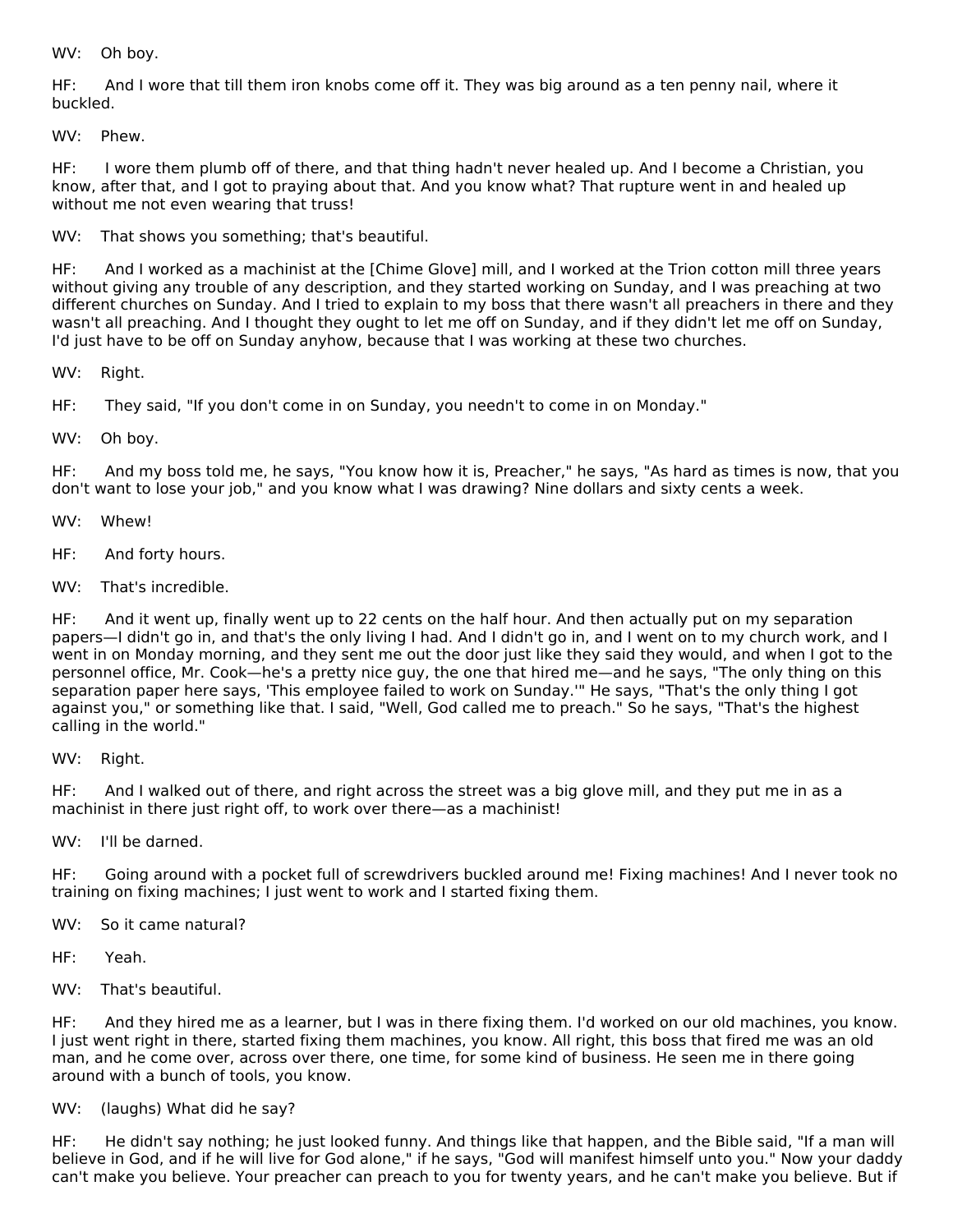God manifests hisself to you, he'll make you believe to where it's impossible for you not to believe.

WV: Not to believe, right.

HF: Yeah. And so, here the other day, I got out a paintbrush, and honest to God, somebody give me two or three little paintbrushes along just before Christmas, and I wore them things plumb out, and they was camel hair, cost two dollars and something apiece. And I sat down and wore them things out till there wasn't enough hairs on them to draw nothing. I told my wife, I says, "I'm out of brushes," and I says, "I'm going to have to have some brushes." I said, "I believe I'll get some brushes." And you may not believe it, but I'm telling you what's truth, that there wasn't a man come here that I didn't even know his name, and he had about seven or eight bottles of art paint and two brushes, and both of them was lining brushes. You know, that's what you just have to have, lining brush.

WV: The real thin, tapered ones?

HF: Yeah, a little bitty brush, from the littlest one up to one as big around as a match stem, on down to one that ain't no bigger around than a. . .

WV: So you get all the lettering in?

HF: Yeah.

WV: Yeah, okay.

HF: Yeah, you see. . . Let me see a line. Yeah, how little the line is. This dog store here might have a little one on it. Well, like them dots right there between my eyes.

WV: Oh, right.

HF: Yeah, and then it's you can make lines with as little as. . . Well, I don't see no little ones on there. Well, one lining brush will do 't like this.

WV: Right.

HF: And you can get a lining brush that'll even get littler than that right there.

WV: Yeah, right.

HF: Well, from this size on up to the littlest one is what you need the worsest. I wear more of them out than any. Covering space, like this right here, you use a bigger brush.

WV: Right.

HF: And that man come here and brought them bottles of paint, so help me God, and two brushes. Two lining brushes!

- WV: That's neat.
- HF: I didn't even know his name.
- WV: Just when you needed them.

HF: Yeah, he just brought them to me! Just brought them to me. He didn't come for no other purpose, only just to bring them.

WV: If I wanted to help you out with something, would brushes be something that you could use the best?

HF: Yessir, I tell you what, now. I don't know what art paint, I mean, I never bought. . . The only art paint I ever bought in my life was two or three weeks ago, I bought two tubes, of something like paste.

- WV: Like oil paint.
- HF: Yeah, paste.
- WV: Yeah, uh huh.
- HF: And I would have to mix something with it. It was too thick.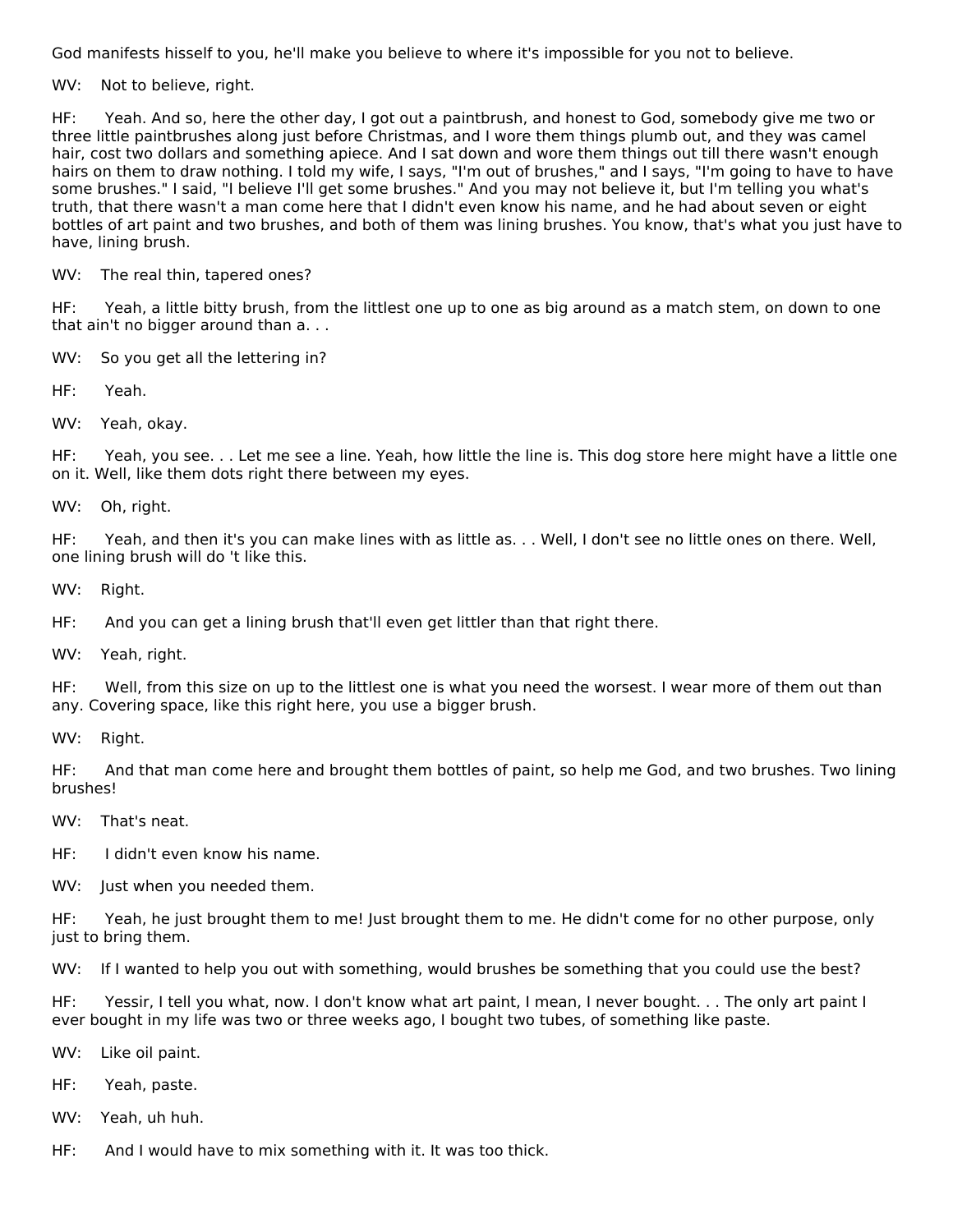WV: Right, I have it.

HF: Of course I wouldn't know how to, I'd have to have instructions for that kind of paint. But did you see all them paint buckets setting down yonder?

WV: No, I didn't.

HF: Oh.

WV: I saw a lot of things. I didn't happen to see paint buckets.

HF: The worse thing in the world I need is a buddy, somebody that like Lucille Ball that got \$76 million dollars, pay me just a living salary.

WV: Yeah.

HF: And take every painting that I do, and take it our yonder and put it to work and sell it and make three copies of it.

WV: Right.

HF: And just let me give it to them to feed me and let me paint instead of fixing them things. I don't want to fix them things. I don't want to do this! [fix bicycles—WV] I don't want to fix that thing yonder.

WV: You've got more important things to do.

HF: Yeah. These people that runs these body shops come to see my painting, and they bring in sometimes fifteen gallons. Like that one there with just a little left in it.

WV: Oh, there they are, yeah.

- HF: See up here?
- WV: Well, your paintings ought to last a long time.
- HF: Well, that'll last three years, you know, right out there.
- WV: Outside.

HF: Yeah. It'll last three years, just like it does on an automobile. And there's a man come the other day—I got a little low on colors; I use a lot of blue, you know—and he brought me every bit of that at one time, right there.

- WV: Oh, that's beautiful.
- HF: Now, that's difficult, it's difficult to paint with that, like I'm painting.
- WV: Now would...
- HF: That don't, that'll dry, I say in one minute, after you put that on there.
- WV: Oh.
- HF: If you don't shape that, and you get from of it, it'll dry out that quick.
- WV: So you've got to work real fast, and you just. ..
- HF: You've got to work fast!
- WV: Got to know exactly what you're doing, yeah.
- HF: Yeah, I done one picture, I was doing it with something like that, I. . .

#### **[Tape 1, side B; Volkersz' No. F1-2]**

- HF: . . . . a little boy right yonder you know.
- WV: Oh yeah. (chuckles)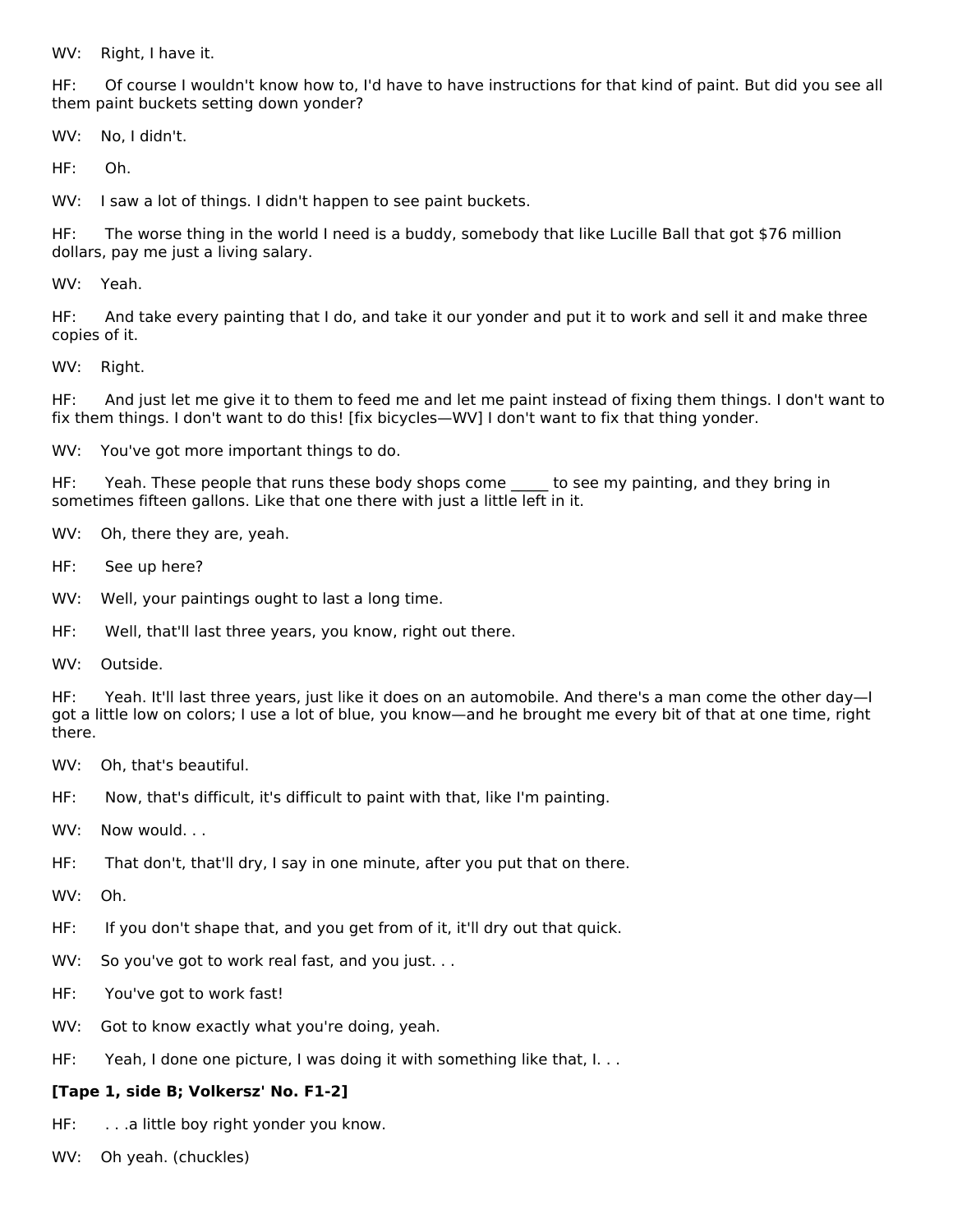HF: That's a commercial. And I cover here somewhere, if you had some way of carrying a piece of this, you might want it just sort of for a. . .

WV: Yeah, it sure looks nice, yeah.

HF: . . . . might want it just to. . .

WV: Oh, that's neat. Oh, look at all the rocks you have in the back there.

HF: Yeah, that there, it was a monument. You see, I put this picture inside of a bottle. See, you take any kind of a old jar, and you take your picture and put it inside and tape it in there where the moisture won't get to it.

WV: Right.

HF: And then you put dry cement, pack it in dry cement, and then, I mean, you know, it's wet but not too wet.

WV: Yeah, sure, sure.

HF: Pack it down behind that bottle and it presses it out here...

WV: Oh, that's beautiful.

HF: . . .and you lay this with a picture up like that, and when it dries that thing's permanently in there. And then you take your bottle and just mold the whole bottle in there like a rock, see. Just for an example, if you might want to hire somebody to do some work like for you some time, you can have that piece if you want it.

WV: Yeah, I'd like to have that. That's real nice.

HF: And this is Mr. Nixon, here, when he run the first time. My grandkids is bad, but the little [rascals], and they've ruint that there. That's Mr. Nixon the first time he run, and the first time he run, I voted for him. And I still got more confidence in Nixon than. . . I mean, I believe Nixon meant well. I don't believe he was against the constitution of our country.

WV: I think he maybe misinterpreted it sometimes, or maybe. . .

HF: Yeah, he made some bad mistakes, didn't he?

WV: Yeah.

HF: But I don't think he's really mean as he thought they was. There's something, if I had it off. That's President Kennedy, that first Kennedy that got killed, didn't he have a kid?

WV: Yeah.

HF: That's his baby.

WV: Oh, huh, that's right.

HF: I'm gonna try to remold that back in there, that's seven or eight years old. That's Mr. Kennedy's little girl or boy, one.

WV: Yeah.

HF: You see, I tucked that whole piece up, see. That's his little kid; it favors him. Now she's been in there all these years, right out in the rain, and she was just put in a jar like this.

WV: Yeah. Oh, she's lasted, they're all lasting pretty well.

HF: Yeah, now that's some old governors right there. This one is. Come out of an old schoolbook. What do you think about the Abraham Lincoln that I painted in there now? This picture that I painted him by, that's the way he looked. I believe they've slightly changed, or took pictures of him and done a little something to them, because that one I painted in there is just like the way he looked.

WV: Huh.

HF: And I looked at this. . .

WV: It's a penny, huh.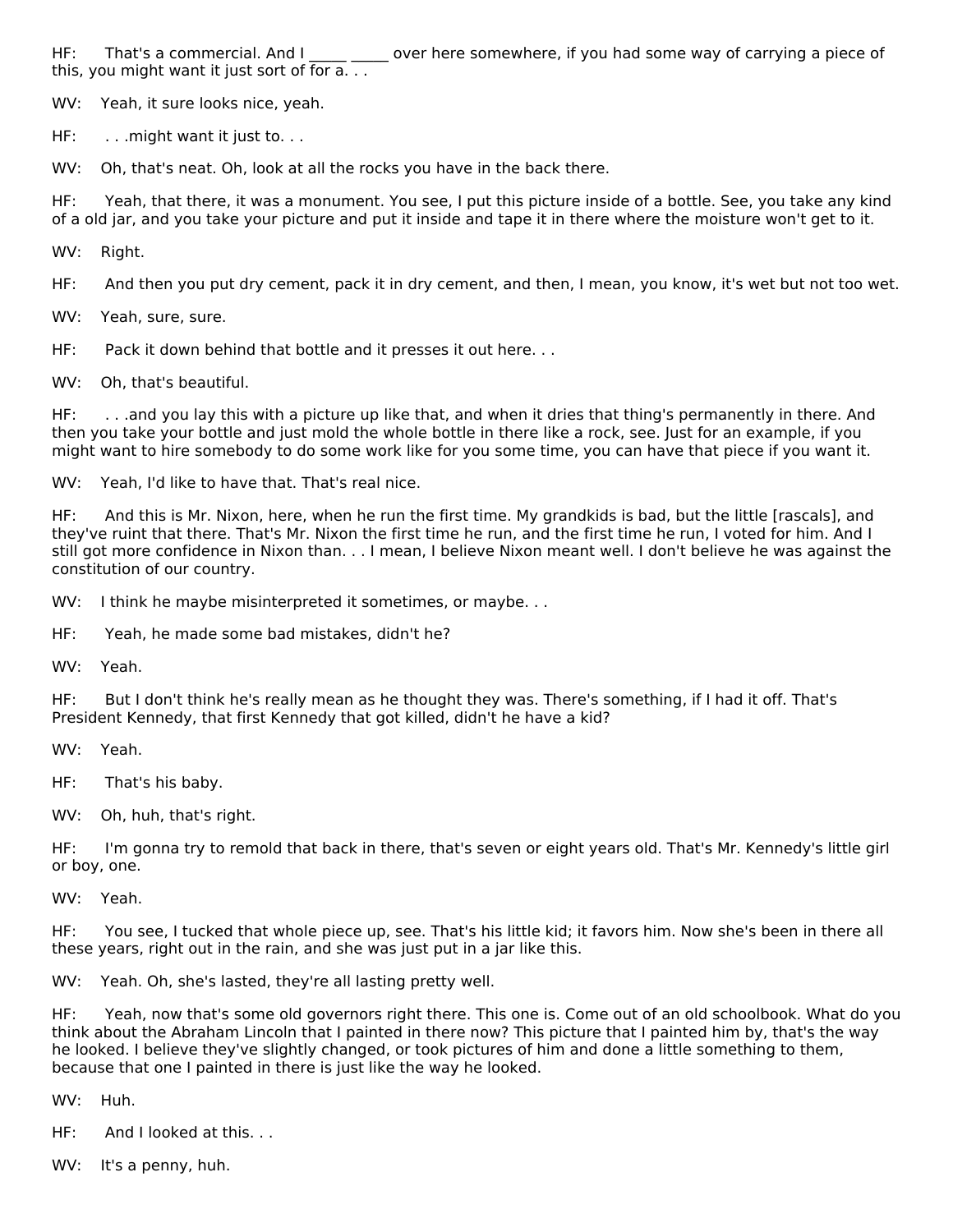HF: . . .and that ain't nothing like Abraham Lincoln, the side of that old eighteen and eight-six. . .

WV: Oh course, that's a profile.

HF: Yeah?

WV: You know, usually you see him sort of full face with the beard and everything.

HF: Yeah.

WV: I forget how you put him in there. Did you use him in profile, or in full face?

HF: Oh, I just looked at him and drawed his picture from my book.

WV: Oh, I see.

HF: And then Shakespeare, the first picture I ever drawed of him. I put him up by the side of this book, and I looked it over real good to see if he was really the Shakespeare. That one I showed you in there?

WV: Uh huh.

HF: And it is really the Shakespeare. The only difference is it has a different look when you put them in color. Now if I'd a had a. . .

WV: Hmm, the picture was black-and-white, of course.

HF: Yeah.

WV: Yeah.

HF: And this is a picture I got started, now this lacquer right here is due to moisture. I just put this on here to run a survey to see what was going to happen to it, and you see yonder's doing a little bit right yonder.

WV: Yeah.

HF: Of course, I can patch that in a few minutes, but it's doing a little something right up there for some reason, but it ain't doing nothing here.

WV: Now is this whole thing made out of cement?

HF: Yeah, it's made over a cookstove, electric. . .

WV: Oh, I see, the corner is sort of a...

HF: Yeah, I had my hands laid in there. See, it's got the oven and everything still in it? See, the wires to the oven is electric cook frames. I just built over it to make the rock big without having it cost me too much.

WV: Why did you decide to leave it open in the back? Just so you could see how it was made?

HF: I wanted it for animals to go in there, you know.

WV: Oh, you really like animals, don't you?

HF: Yeah. Yeah, you see, animals come here and goes in there like maybe a cat gets run off from home or something, and he'll come here, you know, and maybe he'll go in there. And I had one duck come here and go in there and, you know, set in there.

WV: Oh, really. That's great.

HF: And let's see, what else was it I run experiment on? I was aiming to tell you about it. Now this right here, you see, this work right here. . . Now this whole thing in here was a swamp. There's three feet of, this used to be a lake in here.

WV: How long have you been in this place, right here?

HF: I've been here fifteen years.

WV: I see.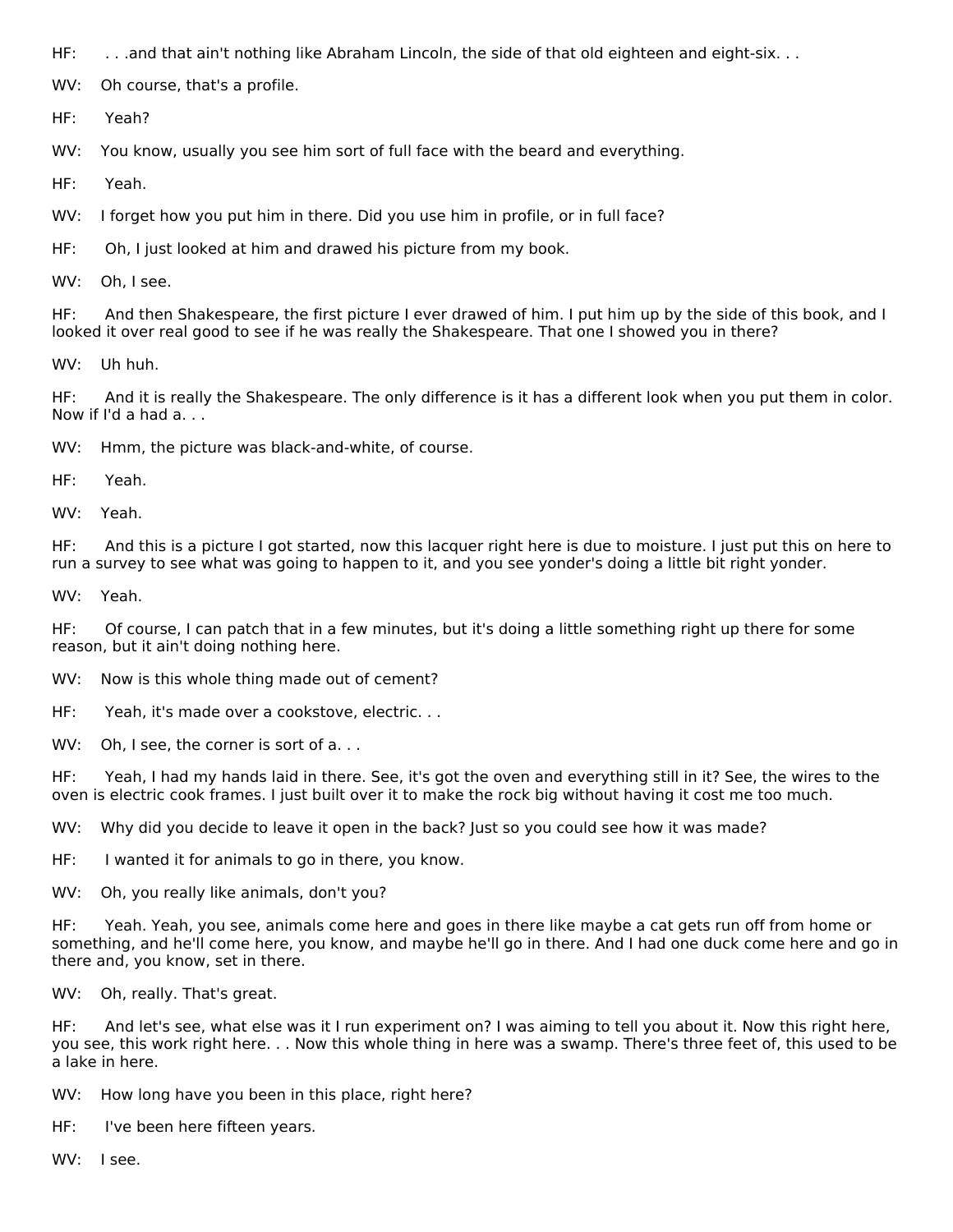HF: It took me seven years to fill this up to where I could pour this cement on it.

WV: Huh.

HF: And these cement trucks, when they come in here to deliver my cement here—that's where I do my cement from, right here—they cracked this up right here.

WV: Oh, that's too bad.

HF: But I. . .

WV: They're pretty heavy trucks.

HF: Yeah, when I get ready to redo this, I'll take this cracked section up—see, it goes together right here—I can take that up and mold that back in somewhere else in pieces, and then I can make a new setting here.

WV: Oh yeah. Let's see what that says, is "If we meet and you forget me, you have lost nothing, but if you meet Jesus Christ and forget. . ."

HF: I didn't get that finished. ". . .you have lost everything."

WV: I see, yeah, "You've lost everything." Okay.

HF: There's a man right now, that give me that verse, that's right now in there laying in the hospital, and he lives right yonder, behind that brown house, and he's in the hospital with a blood clot right now, and he's a good Christian man.

WV: Oh boy.

HF: He's in Chattanooga right now in the hospital, and he brought that little card to me with that on it.

WV: Ohh.

HF: And I was putting it in there, and I just lacked a little; haven't finished.

WV: Yeah.

HF: And I cut them mirrors out of scrap glass. I can cut out...

- WV: I really like these mosaics here.
- HF: See, these pieces here?

WV: Yeah.

HF: Well, I got a man come here with a thing that you cut floor tile with. Ceramic tile?

WV: Right.

HF: And he went out of business, brought it to me, and [noise] glass cutting , and these bottles right here, you see, I used different colors to make a cloud. You can make flowers and, well, you can do artwork with broken glass and cement.

WV: Sure. [Oh. Whoa.]

HF: Now this right here, [noise], this here is rhubarb. Ever hear of it?

WV: Sure. Love it.

HF: I want to try to get that whole bed in that rhubarb. Excuse me. Be careful of that.

WV: Yeah.

HF: I hadn't cleaned this up for the opening season yet, but I wished you'd take one picture [of a small building filled with glass and mirror fragments—Ed.] I seen a woman do that, I don't think. . .

WV: Oh, it may be too dark for me to do that.

HF: Yeah. What she done was just. . .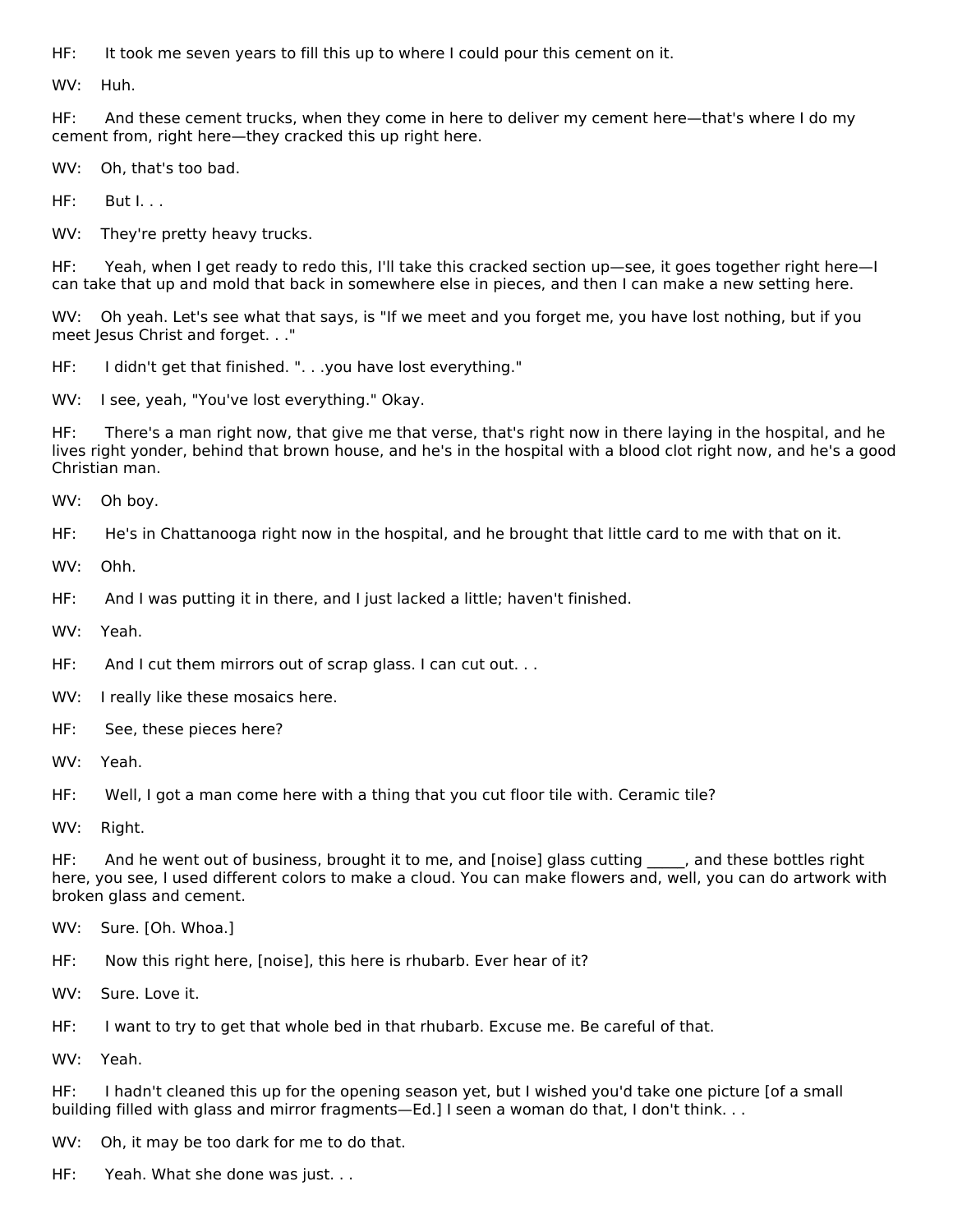- WV: She shot down into the mirror, huh?
- HF: ... set her camera right here, just set it there, so it goes straight up.
- WV: Oh, look at that! Yeah.
- HF: Look up in yonder, now, you can't see the top. How far can you. . .
- WV: Oh, that's right, and the same thing by looking down. That's amazing. It goes on forever.
- HF: Yeah, you can't see the bottom. How fer can you stoop over and look up in there?
- WV: Well.
- HF: See there ain't no top. I can't see no top.
- WV: Uh huh, that's beautiful.
- HF: She set her camera right here and made a picture of that up in there.
- WV: Probably had a little brighter light.

HF: Yeah, that's our old hen there, where Jesus used her. He said, "Oh, Jerusalem, I would have gathered you as a hen would her brood and you would not."

- WV: Hah, right.
- HF: Can you see that comes down right here? People. . .
- WV: Yeah, yeah.
- HF: And I'd like to show you [something]. You do artwork?
- WV: Uh huh.

HF: I'd like to show you something about this that the Lord showed me, about this right here  $[$  -Ed.] I drawed this, and I just made these, just a project and fooling around, like these mountains and things.

WV: Uh huh.

HF: And there wasn't a single [wonder, winder] in them. And I was setting there one night, a-looking at that, and I thought to myself, "Wouldn't that be pretty if it had little windows in it." You know, like that.

WV: Right.

HF: And something just whispered to me and said, "You go get you a razor blade and break it half in two."

WV: Ahh. And that's how you did that, scrape it away.

HF: Yeah, you see, you just take your razor blade and set it down where you want your window, and [said] just go a little bit with it, and raise it up, and just do it thataway, he says, "That'll make your windows, and then all you got to do is put a little line around it."

- WV: That's a great idea.
- HF: Yeah.
- WV: That's beautiful.
- HF: That might be a help to you, you know.
- WV: Yeah, it's a nice idea.
- HF: See all these little windows right here?
- WV: Sure.

HF: Now you can get a razor blade that's. . . I done this with a double- edge, it's a little dangerous about cutting your hand.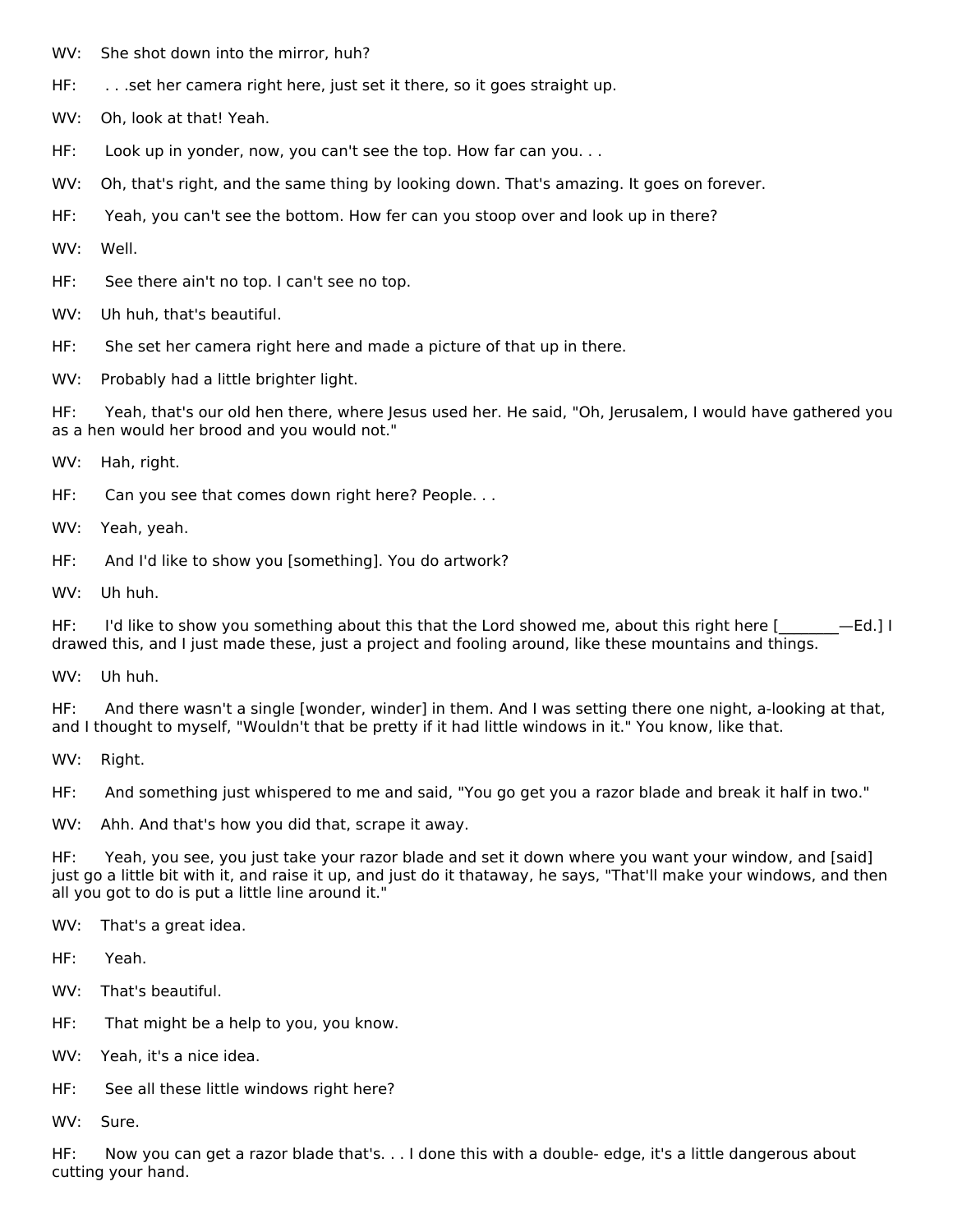- WV: You can put a piece of tape over it sometimes.
- HF: But you get, if you get you a razor blade to do this with, get you ones with one side rounded.
- WV: Sure, yeah.
- HF: You see these little things here?
- WV: Right.
- HF: See under here?
- WV: Yeah.

HF: Well now, you can paint you a whole painting on something like that, and then go in and cut out wherever you want to cut it.

- WV: Wherever you want, sure.
- HF: Now if you can look right up in here, see, you can see that paint in here?
- WV: Right.
- HF: You see, it yonder?
- WV: Uh huh.
- HF: And you just keep finding it.
- WV: It's everywhere, huh? Ohh.
- HF: Yeah, you just keep seeing it, look right yonder.
- WV: This is a great room, yeah.
- HF: Now right yonder it is again, two times.
- WV: I've been thinking about coming back when the light is a little better. I can photograph some more things.
- HF: Yeah. Well, this has been a nice one, isn't it?
- WV: It was a little cloudy today.
- HF: There's a little motel just right below me here, if you...
- WV: I think I'm going to camp. How far is the nearest campground. There's supposed to be one near. . .
- HF: ... around, look up, and everywhere. Look back in yonder, see, and...
- WV: Right.

HF: See, what I was going to do, I was going to make a arc wheel out of this. I was painting here, and Bible verses and things, you just got it turn it and look at them and read it as you go around, see, like that.

- WV: Those are neat.
- HF: And then it'd be going over yonder, and somebody could be see it yonder.
- WV: Right.
- HF: He could read it through there, see.
- WV: Oh, yeah, that'd be neat.

HF: And have it setting in here for that. You know, if I had a restroom and water in here right now, you could camp right here in the middle of this. . .

WV: Yeah.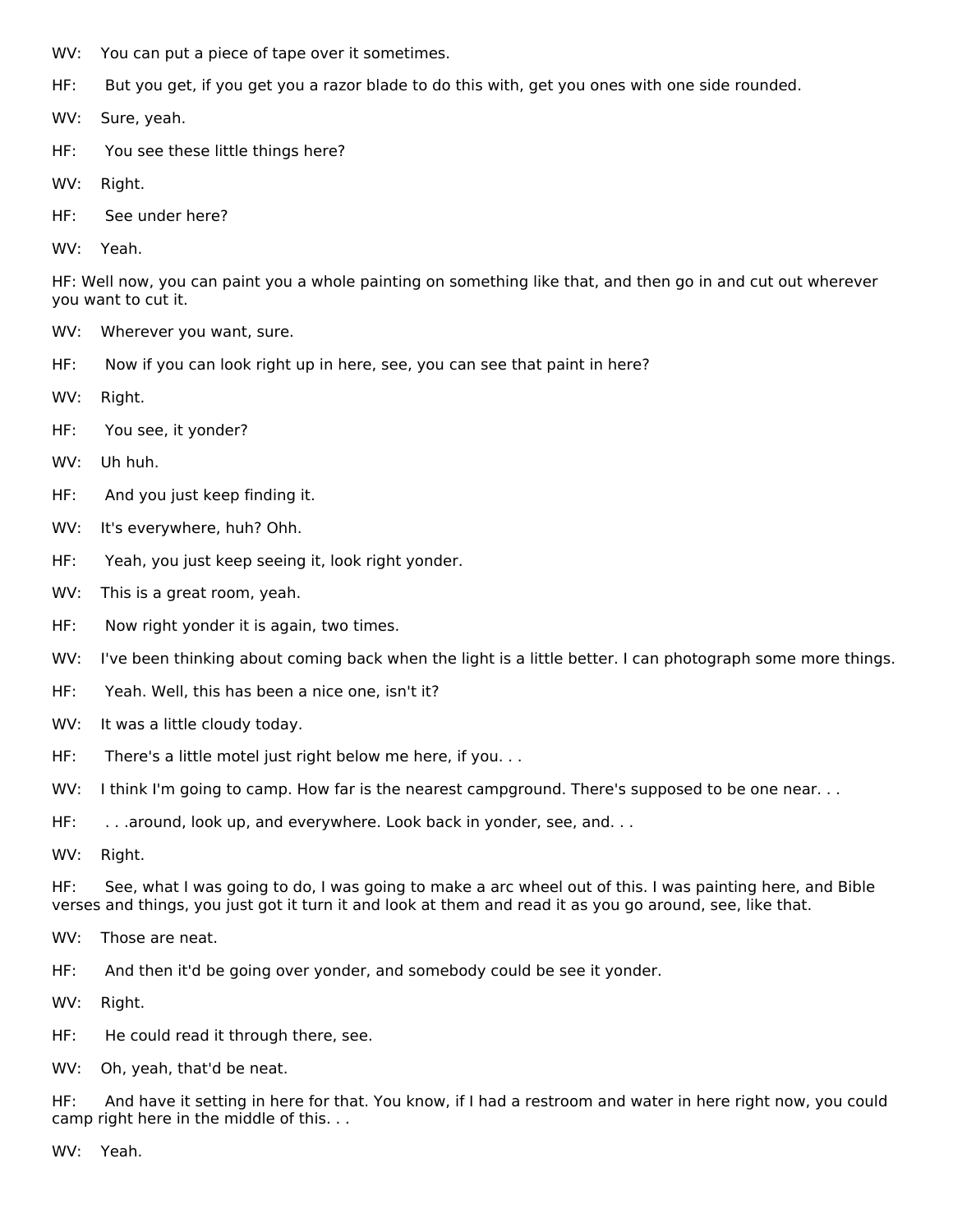HF: You got a tent?

WV: Yeah.

HF: You know, you could set your tent up right there on them bricks, right there.

WV: It'd be a little hard for the baby maybe.

HF: Huh?

WV: It'd be a little hard for my baby.

- HF: Yeah, ain't you got no heat?
- WV: No, I don't need it, though.
- HF: Don't need no heat?

WV: It's not getting that cold. I think I'll probably find myself a little patch of grass somewhere, you know, and if it's nice tomorrow I'm going to think about coming back. And if I can't come back tomorrow, I'm going down to South Georgia, maybe when I come back up again I'm going to come out here.

HF: Well, what I started to say, we've got a bed, but one bed wouldn't hardly accommodate three.

WV: Yeah. No, and I wouldn't want to trouble you. So, it's no problem for us to go out and find a. . . I mean, there's all of God's country, so we'll just pitch out tent somewhere.

HF: I wished I had a place here where you just, that was suitable, where you could camp here somewhere. I mean, had a little more room where we could put your little tent up and was a little warmer. Now, as for me, I could get by in one of them things, myself.

- WV: A little teepee?
- HF: Yeah.
- WV: Yeah, those are nice structures.

HF: And that little old thing there is just made out of this heavy duck and stuff like I'm painting them signs on. You know, I didn't know what to do with that, [noise] brought in here, and I told him, I says, "I don't see that we have any need for that," and I tried to get [out of] getting it, and he just [wound] up giving it to me cheap price. And after I got it, and got that cup yonder running over on it painted?

WV: Right.

- HF: The lady even got it, in the book, you know.
- WV: That's great.
- HF: And I got another roll of it around here, and now I'm painting big pictures, you know, twenty feet long.
- WV: Yeah, I saw the one in back there.
- HF: Now come meet this gentleman here.
- WV: Hi. My name is Willem Volkersz. I'm from Kansas City. How are you?

Another person: \_\_\_\_\_ \_\_\_\_\_.

- HF: He's from Kansas City.
- Other person: Just fine, you all right?
- WV: Yeah.
- HF: Come all the way down to see the park. He seen me in the book and. . .
- WV: Saw him in that catalogue from the Georgia Folk Art Exhibition.
- HF: Man, I've been talking, now. I supposed to have been working on the bicycles, but I've enjoyed talking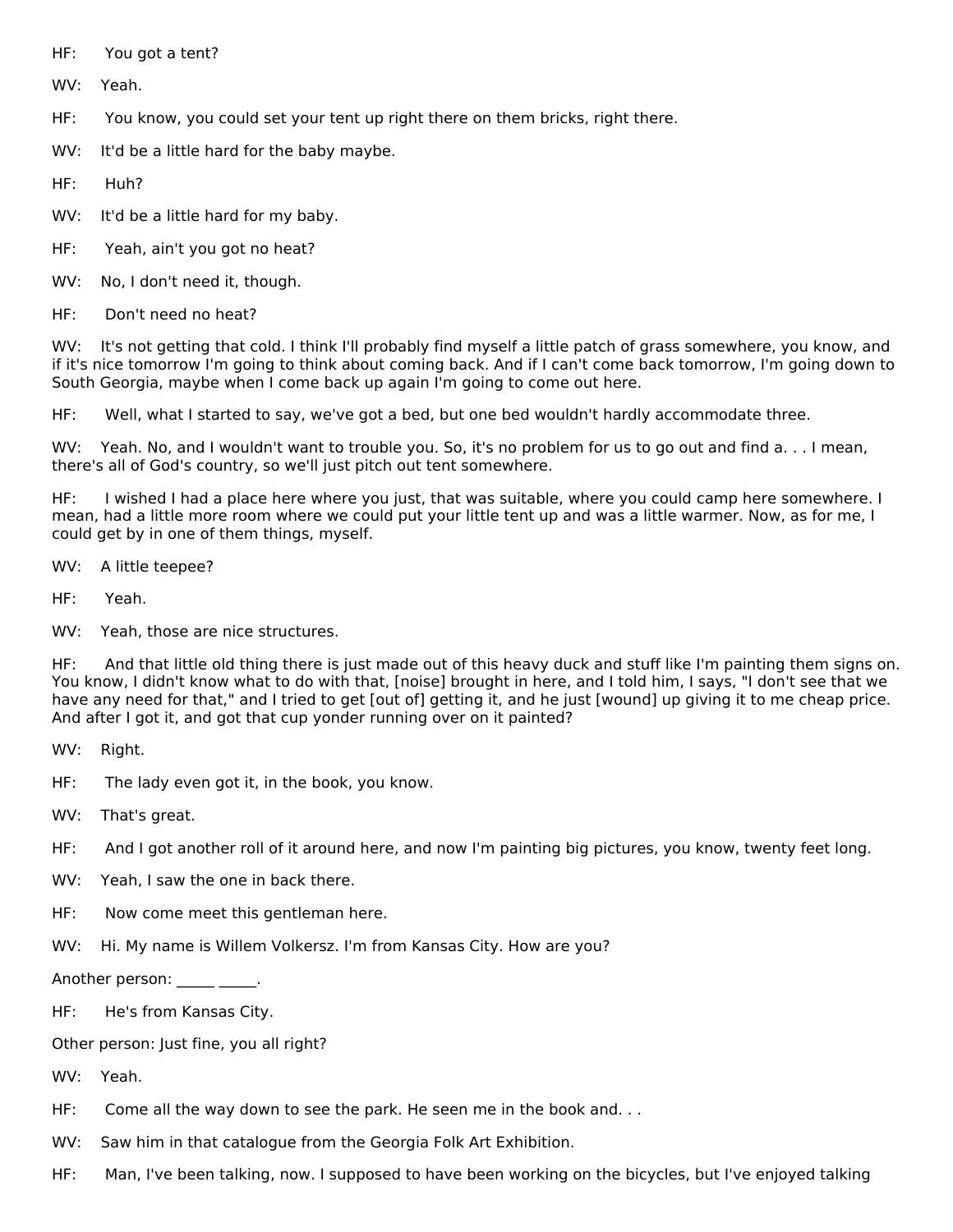with him more than I do on the bicycles, so I just quit fooling with the bicycles.

WV: Maybe I should let you go back to that.

HF: No, I ain't wanting to go back to it.

WV: (laughs)

HF: I just like to look at my roses. See that one right there? That's going to be a beautiful sight now in a few days.

WV: Yes, uh huh.

HF: And this one right here.

WV: Yeah, it won't be long.

HF: No. You didn't see the film that they made of this when these flowers full bloomed did you?

WV: No, they did, huh? Now about what time of year would they...

HF: Well, I was going to say that they made a picture movie of this, and they told me when they come they was making it for the State of Colorado.

#### WV: Huh!

HF: And I wondered why that my state, they wasn't making it for it, you know, and they're here in it, and I think to myself, well, if they're making it for Colorado or for any state, it don't matter to me, just so's they's making it for somebody.

#### WV: Uh huh.

HF: And they told me, says, "We want you to sign a contract, because we'll do this movie and give you a hundred dollars," for making a movie of it. And I said, "All right." I said, "That suits me." I said, "What I'm after is to get things over to people. People's is what I'm interested in. People ain't got much more time." Them trees yonder, it don't matter about them, and these birds here, it don't matter too much about them, because when they're gone, that's the last of them. I think. Some people thinks it ain't, and I'm not going to contradict them. And them flowers there, but when people, when this world gets to the place that we can't grow no food and we're starving to death on it, and our children's starving to death, and the water's all poisoned and we can't drink it, that concerns me. And if I draw a picture, if I do anything that'll help the general public, even to help them enjoy theirself or anything, I'd even sell a picture if it'd bring a million dollars and I couldn't get it out there, and get the million dollars out of it and another man would, before I would stay here and rot, I'd let him have it and the million dollars to get it out there where people could see it. That's the kind of a guy I am. And I've got this kind of faith, I believe, that all the pictures I sold, if any picture was to ever turn into a lot of money, that I believe they'd come back here and help me finish this park.

WV: Probably would, because your name would become better known and people would come and maybe donate money, and other things.

HF: Yeah, well, there's been people come here and, like this guy from Henry Ford's museum, there's a lady up from Atlanta that's [always] folk art, Ms. Annie Wadsworth.

# WV: Um hmm.

HF: She come the other day to talk to me about these paintings. She's in touch with this fellow in Washington, and she's fixing to get married, and she's giving her job up in Atlanta, where she was, and she was over all of this this year, and I find that Mr. Bishop, from Henry Ford's foundation, he recently has, she told me that he recently had quit working for Henry Ford and went to a big foundation in New York. And the pictures he bought from me, he wrote out a check from Henry Ford's museum, so I don't know now whether all of them pictures will be in Henry Ford's museum, or whether that maybe part of them will, but now him a-writing me a check from the Henry Ford foundation, before he left, he must have turned them pictures over to them.

# WV: Ohh, yeah.

HF: I had some people told me that they was going to Henry Ford's museum someday and see them pictures, and now then I don't know whether to tell them whether they're in there or not. He may be taking some of them to New York, see, to that big place up there in New York.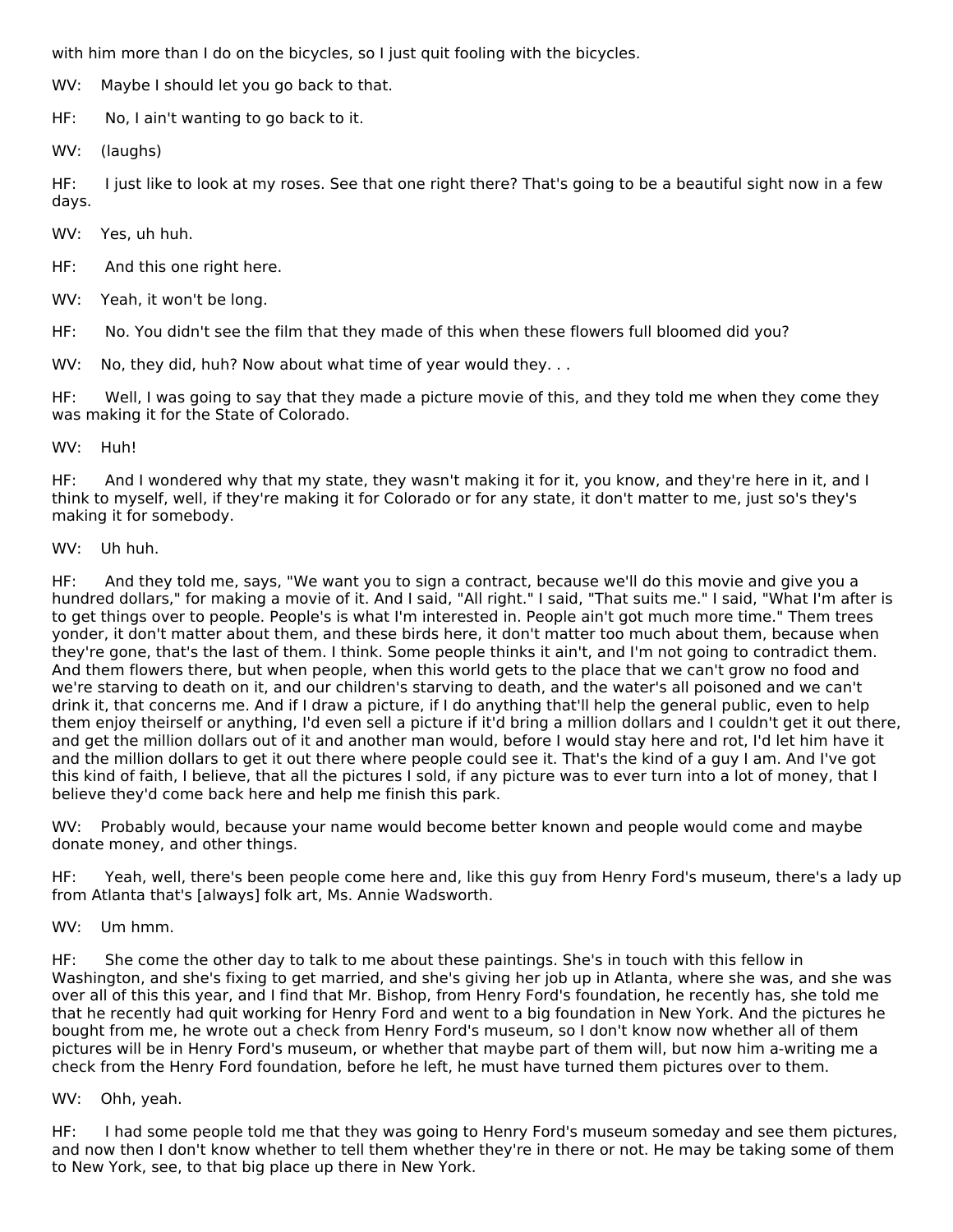WV: Yeah, you don't know.

HF: Yeah, he's going to work for a big place somewhere in New York.

WV: So how many paintings have you sold, did you say?

HF: I sold. . .

WV: Do you keep a record of that, or what?

HF: Yeah. Yeah, I keep a record of everything, right here in my pocket, everything I sell, what I take in, what I pay out.

WV: Huh. Is that for tax purposes, or just for your own purposes.

HF: I even keep the names of visitors. I'm planning on someday, if I ever get into enough money to build a place, and just have people's names in [those].

WV: Oh, that'd be real nice, yeah.

HF: Pictures of them, you know.

WV: Picture "soul."

HF: Now right here, picture sold, Moses in the Wilderness, Prodigal Son. It was right yonder under that there was a woman went down here Atlanta to see that show. [moving away from microphone—Ed.]

WV: Right.

HF: Where them nails was pulled out?

WV: Yeah, that's where it was.

HF: That went from right here to right there, how big it was.

WV: You have to make another one to fill the space.

HF: There's a picture, the Prodigal Son, and she left some highway going to Texas. It must have been, a fellow told me it was around 80 miles to that road. Well, she left that road and come in here with that book and hunted me up, and then opened it up to get me to autograph her book.

WV: That's great.

HF: You know, put my original signature on it.

WV: Right. Oh, that's neat.

HF: And while she was here she wanted to look the park over, and when she looked it over she found that little picture of the Prodigal Son, and all the pictures you've seen, that's all she seemed to want.

WV: Hah! That's interesting.

HF: And it was nailed down. It was on a piece of fiberglass. This one here is on a piece of a TV.

WV: Oh yes.

HF: And she asked me would I sell that, and I told her, I said, "Well, I would sell it, and I'd draw another one back." She asked me what I'd take for it. I told her, "Well, I hadn't never sold any one for less than \$25, that I hate to sell anything less than that, so's I could always have a name that I have never sold one less than \$25, even it's just a little or no bigger than your hand, that I wanted to try to stay at least that high on any kind of painting, so's I could always say that I never sold none of my paintings less than \$25, you know." She says, "Oh, I'll give you that for it."

#### WV: That's great.

HF: We come down here and took it off, and she took it. She says, "I like it." Says, "It's original thing," she says. And she give me \$25 for that little old painting, and she went back to Texas. And she come all that way to get me to autograph her picture—I mean, the book.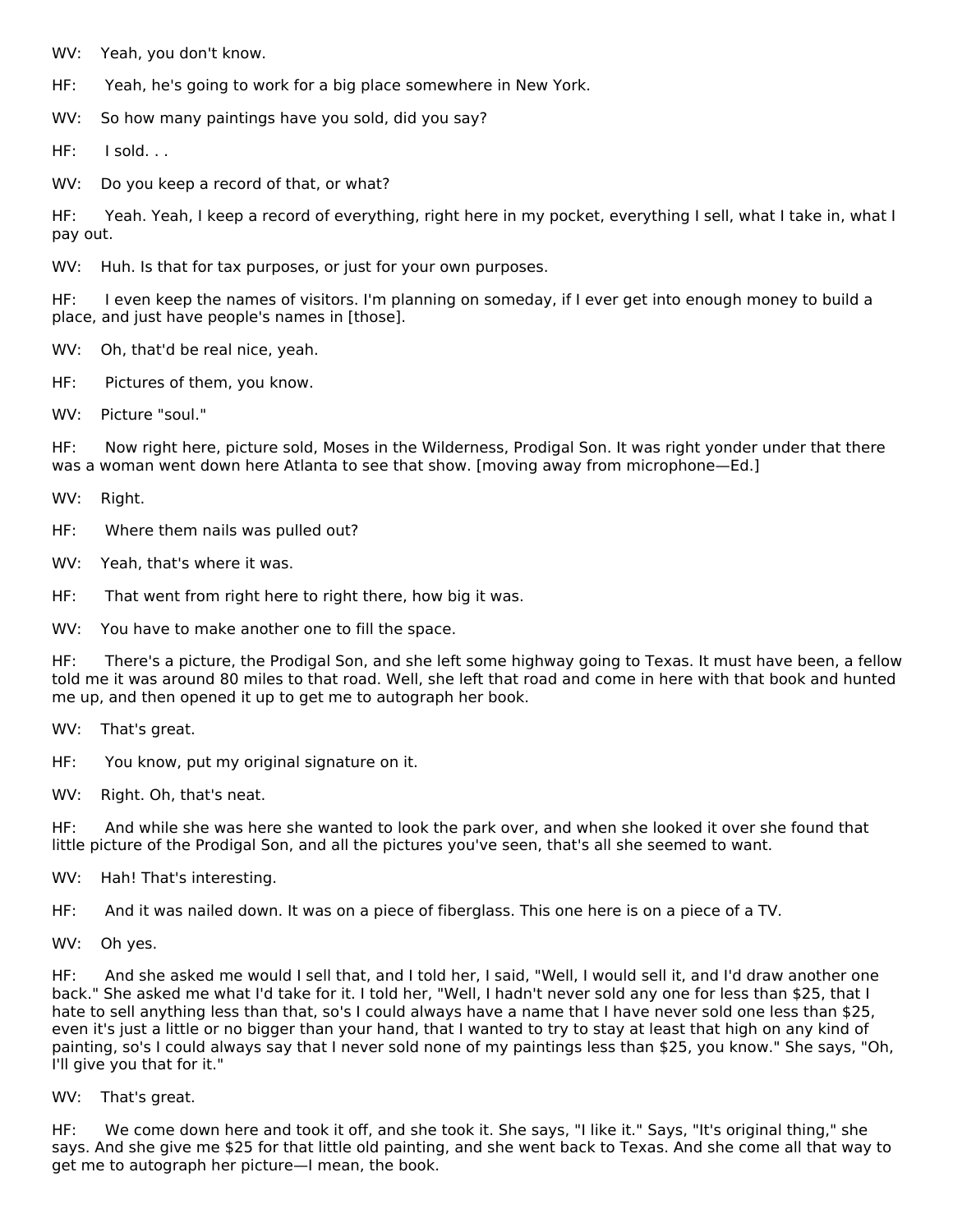# WV: Right.

HF: And when I was down there at the show [opening of Missing Pieces exhibition, Atlanta Historical Society, December 1976—WV], they was autographing them, they just all around me, getting me to sign my name in the middle of that book. They seen my film, you know, as introduction, and come on in and hunt the artist up.

#### WV: Right.

HF: And they was standing all around me, and this fellow, [DeBoren]—or what his name is; it's hard for me to say his name—but he was standing behind me, down there at that show, and I couldn't get no audience. A man that announces, you know, he couldn't get no audience. That thing is covered up, and that whole big old building, top of it high as them trees, and everybody talking, you know, and they had rum and wine and all kinds of drinks and food all over that thing, you know, and the governor was there, and his wife was there, and his family. And that announcer couldn't even get them quietened down enough to get one, tell them who was going to sing next. And he come around, said, "Mr. Finster," said, "I'm afraid we won't never get, fix it where you can make a talk. You just can't quieten these people." And I says, "I know it. I know it." And I agreed with him twice that he couldn't quieten them down. And I just thought to myself, "God, I got to speak." I never have in all the forty years I've preached. I never have wanted to speak just a few words bad in my life. "And that man can't do nothing with these people. And the governor's here. I hate to do it, but I've just got to speak. I'm going to have to get out of order to even speak here. I'm going to have to break the rules."

#### WV: Did you do it?

HF: Yeah. Directly I just got that French harp [harmonica—WV] and pulled it out of my shirt pocket, and this old Indian [Ed Martin—WV] in here who's setting in the chair—he's old. He's got arthritis. He wears copper bands and things around his leg, you know, to keep it down. [puts chewing tobacco in his mouth, which he keeps there through the following story, which is spoken loudly—Ed.] I got my French harp out and I got down by the side of that old man on my knees, and I played them a tune on that French harp. And I come up off of my knees, and when I played that French harp, I got the attention of just about the people within twelve foot of me.

#### WV: (chuckles) Right.

HF: And that's all. I got up from there, and I'm telling you, you don't know how loud I can holler. I been preaching, I can holler the loudest of any man that you ever heard holler in your life.

#### WV: (laughs)

HF: And I turned my hand right up toward the top of that big building, and I screamed out just as loud as I could holler, like somebody with a heart attack, you know, dying. And my wife and daughter was there, and my wife told me, says, "Thelma jumped plumb off the floor when you hollered." (laughter) I hollered as loud as I could, and they all commenced looking at me, like I was dying with a heart attack, you know. And I says, "This building's not on fire!" ho way, you know. And every one was looking at me, over this whole thing, man, the announcer and all of them was looking at me. And I told them, I says, "I ain't," I says, "This thing ain't on fire," but I says, "I've got to say a few words. I'm fixing to leave here, people." Then I told them, I says, "This painting that you all got around here on the wall around here," I said, "That's the inside of you brought out." I said, "You brought the inside of yourself out, put it on display," I said, "And when the pilgrims come in on this country," I says, "They moved in on all of our resources, and their modern equipment, and everything, and moved right in on it." And I said, "They didn't know nothing about it because it was buried there." I said, "When it was brought out," I says, "What counted." I says, "You could fatten a hog, put a hundred dollars in him, he ain't worth a nickel till you get the inside of it." Man, I just preached a real sermon there to them. And this guy behind me was from Washington [D.C.—Ed.]. I didn't know nobody down there. That fellow from Henry Ford's, he was there that night. I knew him because he'd been by here and they had bought \$500 worth of pictures from me that evening. I knew him, but I didn't know this other guy, and this guy behind me was a tall fellow, dark headed, and he asked me after I made that talk, though, "You turn around and play the harp, and is there too much trouble for you to turn around and play the harp again and let me get a shot of you?" I said, "Oh, no." And he got another shot of me and come to find out that this fellow that took them two shots, he was over the Library of Congress in Washington [Alan Jabbour, Director, American Folklife Center]. But he never did tell me who he was. He never introduced hisself to me. But when he got back to Washington and seen how that I quietened that audience down, and how I got the attention of several hundred people, when the announcer couldn't do it, that been educated for it. . .

#### WV: (laughs)

HF: . . .why he called me on the phone and told me, he said, "Mr. Finster," says, "Do you remember a tall guy that was behind you and asked you to play the harp and get the second shot of you?" I says, "Yeah." He says, "Well, I'm him," and says, "I want you to, I wonder if you'll consider doing a job for us down here at Washington?"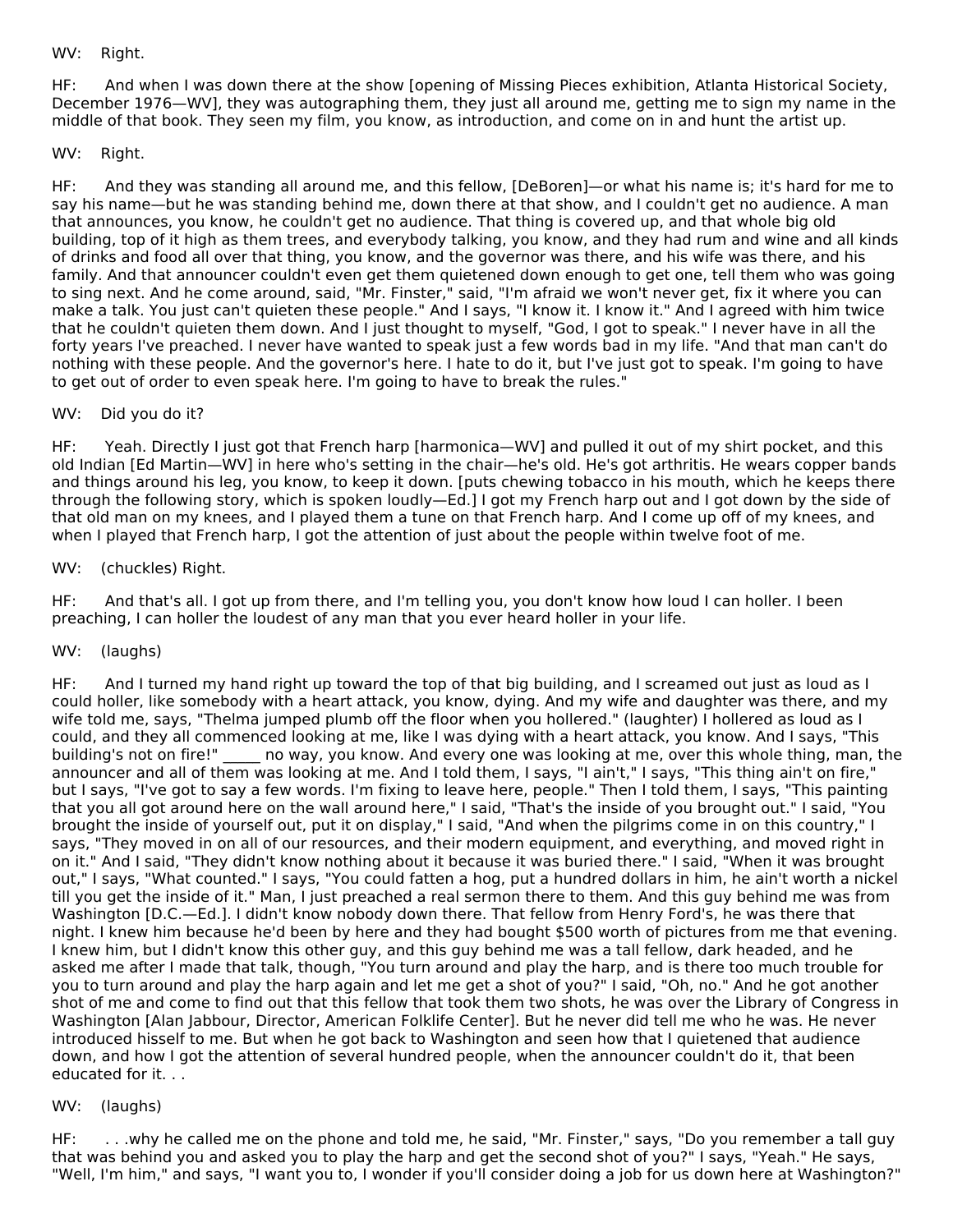Said, "I want two signs made and a couple of folk arts." And I said, "Well," I said, "I turned away a \$50 job the other day for a local dentist of sign painting. I turned away a big old sign they wanted lettered," and I said, "I don't do public work," but I says, "For the Library of Congress," I said, "Yes. I'll do it for you." And he said. . . I told him that I didn't have a way of making much money and all. He says, "Oh, well," says, "There'll be a conversation to it," or something like that. He didn't say no price or nothing. I don't know what they call it. But they give you a donation for something, you know, when you do it.

WV: Hmm.

HF: I understood him to say that there'd be a conversation of it, or something, but isn't got no prices on it.

WV: Have they yet?

HF: Yeah, they sent me this contract.

WV: Oh.

- HF: Did I show you a contract?
- WV: No, huh.
- HF: I got it up there.
- WV: That's interesting.

HF: He sent me a contract and told me that on this contract, and he wanted me to make these two signs, said, "I want you to paint two pieces of folk art to go in the interior part of this Library of Congress," says, "We're putting a new wing, or a new. . ." Said, "The Congress has appropriated money for four years for this thing."

WV: Huh.

HF: And says, "We want two pieces of just your own ideas of folk art." And then said, "We want you to do these two signs," and says, "to agreed," he says, "as we agreed, for \$200.00." I don't remember making any agreements like that.

WV: But that was all right with you?

HF: That's what he said on the. . . He sent the contract to me. Well, I signed the two copies he told me to and sent them in. And then I kept a little old temporary contract [to the] original. Well, the other day, the original contract come back here to sign, so I got it up at the house. And the way I understand it, the contract calls for the picture, for the specifications of this just one building, that it can't be put on a commercial [put to commercial use—WV] or nothing, that it just belongs to that one place, and the way I understand it, there's a certain place it'll go and that's it.

WV: Hmm, that's interesting.

HF: [Finster's wife joins the conversation—WV] Pauline, this is a fellow that's come a long way to see our museum. Where'd you say you was from?

WV: From Kansas City.

HF: Kansas City.

WV: Hi.

Pauline: You got here at the wrong time. Ever'thing, well, in the summer, you know, the flowers bloom, and it's so much prettier.

WV: Yeah, I think I may want to come back sometime. It's just a beautiful place.

Pauline: Yeah, I know what you mean.

HF: He's going by and see this Indian, too. He seen his picture in the book. He's going by and see this Indian, and he wanted to hunt a campground where he could camp out the night.

WV: I think my wife found the campground near Calhoun, I think. How far would that be?

HF: Where's the campground at?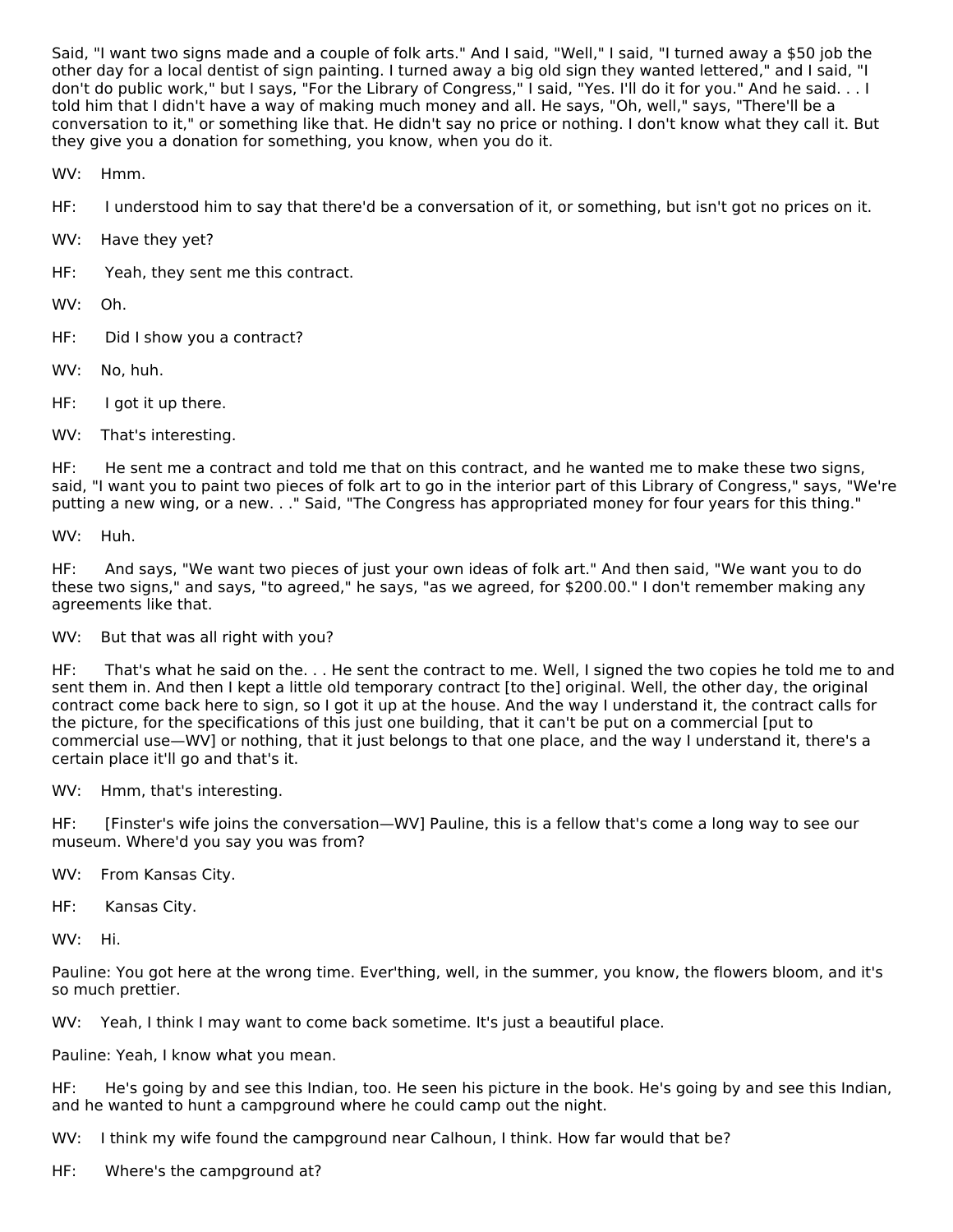WV: Oh, here she is. Where is the campground? It's about halfway to Calhoun?

[Volkersz' wife Diane (DV) joins the conversation—Ed.]

DV: Yeah, it's about \_\_\_\_\_ \_\_\_\_.

# [Interruption in taping]

HF: It's on a Divided House, and this Henry Ford man begged me out of it. I didn't want to sell it. But I got two more of them. Now, I've got a big one down here and then the little one. Now, it's going to be, that Divided House is going to be a proper picture because it just touches people the minute they look at it. They just, if they having trouble in their home, they might not cry when they look at it, you know.

#### WV: Uh huh.

HF: Now, that Divided House is a good one to sell, and every one I've drawed is different. If I was to sell you a Divided House, it'd be different than that man got.

#### WV: Yeah.

HF: And this little one on the gate'd be a different, they'd all be different. But it's going to be, I think, a hit picture for a certain class of society. And right here I sold two of Noah's Ark, one to an art teacher in New York, and one to Henry Ford's museum. And Jesus Washes the Disciples Feet, I sold one of them, a small one, and I got the other one drawed back in there now, better than the one that left here. Hellfire and Brimstone, I sold that for \$30, and I got it drawed back better than it when it left here, and it's a real dream that I had. The Coming of Jesus Christ, they offered me a hundred dollars for it, the first offer, and it was nailed on the wall without a frame, and it had a cemetery on it.

#### WV: Hmm.

HF: And How to Get to Hell. Now, that's a picture that I hadn't drawed back, but I could draw one. If you wanted one of them pictures, I could draw one of them for you 'specially.

WV: There's one out there on the wall that I really like, I'd like to ask you about.

HF: I'm going to show about this picture, How to Get to Hell. There's a road come in here [gesturing—Ed.] and there's a preacher standing there, a Bible in hand preaching there. All right, to get to hell, you got to go by the word of God, because every creature will hear it. I don't believe a man'd even go to hell if he didn't never hear the Bible.

WV: Right.

HF: All right, you've got to go by the preacher. And up here I had a woman down praying, and said, he's got to over his mother's prayers or the concern of his best friend to get to hell. And then up here, I've got it here in order to get to hell, he's got to go over this bunch and that bunch, and there's one scripture says there, "They dig into hell." You know, people go to hell because they press into it. They don't have to go there. Nobody have to go there.

WV: Right.

HF: And they liked that, and they bought that, let's see, Way to Hell. [forgetting title—Ed.]

WV: How to Get to Hell, yeah.

HF: How to Get to Hell. Now they bought that [reading from his sales record—WV]. And I ain't never drawed that one back. Jordan's River, that's the one that's in the book right now, they begged me out of that, and I didn't want to sell none of them. I had no intentions whatsoever of selling any of these pictures when I started putting them in here, but I got to studying about God wants me to sell them. He don't want me to be concerned for the money I get out of them, but He wants me to take the money I get out of them and put it back in this work.

WV: Right.

HF: And then another thing He wants, He wants one of my pictures to speak to a million people instead of preaching to three or four thousand here.

WV: That makes a lot of sense.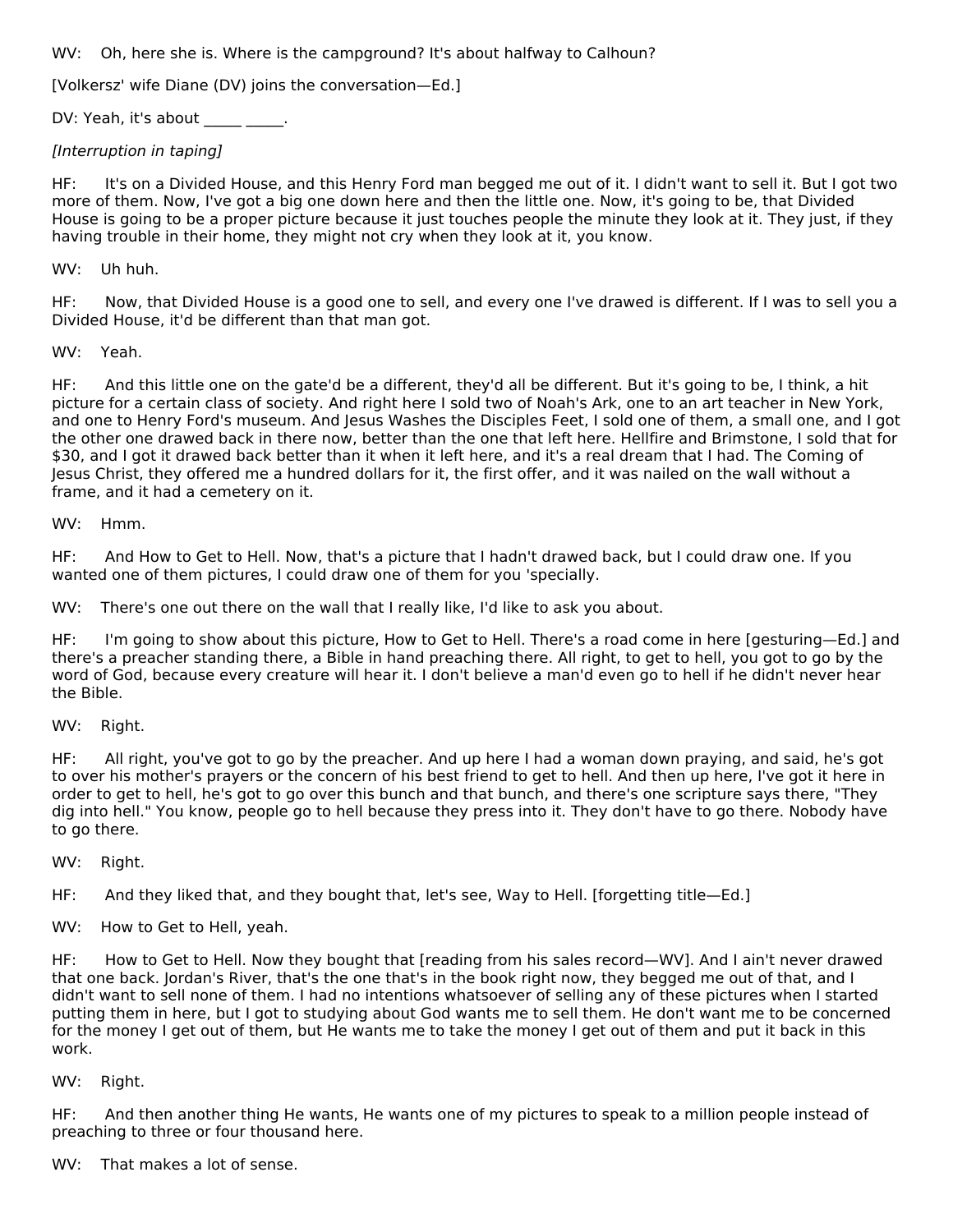HF: And right here, I thought I would draw Jordan River back like here, like it is in the book, and it just got it started. It may take me a year to finish it, but this is car lacquer. Feel of that stuff.

WV: Oh, yeah.

HF: See, it won't come off.

WV: That's going to last. Boy, that's amazing.

HF: And The Sea of Blood, that is Revelations—down here where it's up to the horse's bridle. Now, I sold it for \$50, and the Earthquake beside of it for \$50. When I got Jordan's River drawed back up yonder. Did you see it there under that picture I showed you, where that little. . .

WV: Yeah, right.

HF: All right, I got it drawed back, but I ain't got the Earthquake drawed. I drawed a earthquake in here on that mirror, but it's not like this. The Sea of Blood (Revelations), and Jordan's River, and the Earthquake, The Little People Before the End Ends, that was said that there was little midgets pulling \_\_\_\_\_. That sold, and I painted it back. Now, any of these topic, that you want to note down. . . You can note down some of these titles, and draw them in your own version. The Little Town, "They had much give to them that had little, and when the end of the earth come, nobody was lacking." That's kind of a communist idea; that's about the biggest thing about communist that I like. You know, that all people were equal, you know.

WV: Right.

HF: But of course the way it is in our country, if there wasn't a few rich people, we wouldn't have no jobs. In the setup we've got, we couldn't, it'd be hard for us to get on the equality right now.

WV: Right.

HF: Because you see, the rich man, I need him, and he needs me.

WV: Right.

HF: I can work for him and make him richer. . .

WV: And he pays you.

HF: Yeah, and I can live off of him, and so I ain't got too much against our government. I think our government's pretty good, but communist is pretty well good, and some of it's taught in the Bible, you know. Now, right here [speaking of another painting—Ed.] it says, "I am the Way, the Truth, and the Life," they bought that one.

WV: Right.

HF: "The Millstone Around the Neck," that is, you've seen that one around yonder.

WV: Um hmm, sure.

HF: Well, I sold that and I got two of them drawed back. I could sell either one of them if I wanted to, and then could draw another one. Looking for the Lost Sheep, I got that drawed back—better than it was the one I sold. In My Father's House Are Many Mansions, I got that drawed back—as good, if not better than the one that I had. [Reading:] "Sold to Wayne S. Judy, and [man] Picture of Life Is Up and Down." That's that one I showed you in yonder. A Circle Lane in the Sky. I drawed that back. He give me \$75 for it, and he owned a manufacturing plant. And I drawed this one right here, A Fig Tree Afar Off. When Near, No Figs, Saint Mark, Eleven Thirteen, "And seeing a fig afar off having leaves, Jesus talked to a fig tree." That's what I...

WV: That's it, yeah.

HF: Peter saith unto him, "Master, behold the fig tree which thou cursest has weathered away," and Jesus answered, saying unto them, "Heaven, have faith in God." Now, here's one thing I want you to notice about that, if you ever draw a picture. If you're doing a Bible picture, that's the wonderfulest place in the world to go to get your titles for a picture. Even if it's not too religious, why you can go to the Bible to get it. Now, the thing about the fig tree, see, there's one right there, and that died last fall [one] time with the figs on it. And I sprayed it one time with the figs. See these right here?

WV: Right.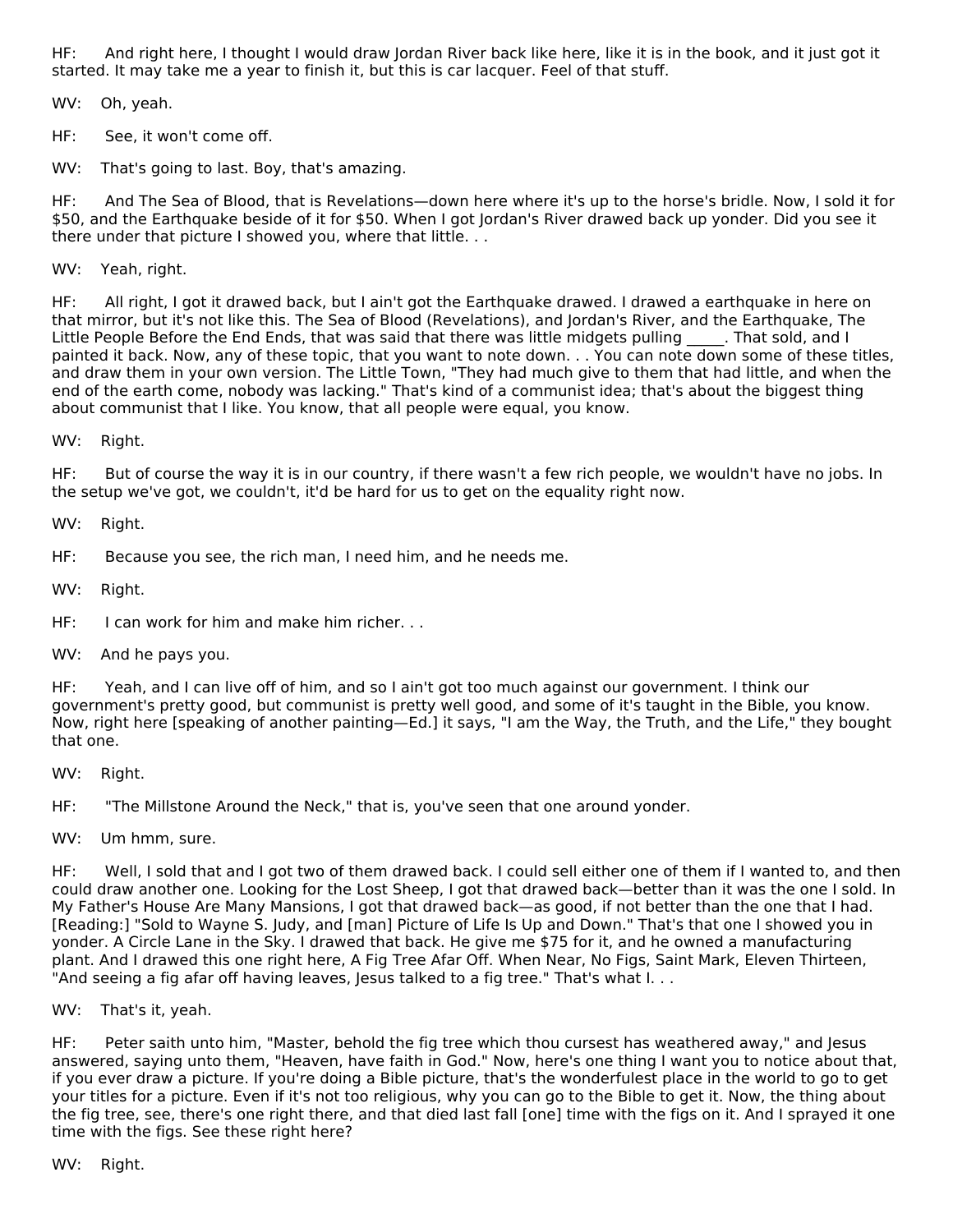HF: That's the example of [untimingly] the figs. That's what happens to them, see.

WV: Ahh, yeah.

HF: They was out of season. They were too late. Because we eat the ones that first come on it, but these are too late. And I take this fig tree, real fig tree here, and I take it and this Bible verse and put them together, see, to explain this. That tells what the Bible says about fig leaves.

WV: Right, yeah, I looked at it.

HF: Isaiah said, "Take a lump of figs," and they took it and laid it on the boil, like a sore, and he recovered. They used fig leaves for medicine.

WV: Right.

HF: I believe it'd still work. If you got a boil on you, or carbuncle, you take these green fig leaves, like he done, and make a poultice out of them and put them on it. And, but the curiosity of this was, it wasn't time for that tree to have figs. Now, why did Jesus curse the tree and kill it when it wasn't the tree's fault and it wasn't time for it to have figs? See, that's why it troubled me. I thought to myself, "Now, Jesus, I know if a fig tree is supposed, it's time for it to have figs, that you should kill it if it doesn't have figs on it, for not having figs, but, why, Jesus, did you kill the tree when it wasn't time for it to have figs?" See, that's where my problem was to study up.

WV: Right.

HF: And when I get in a tight [spot] like that, several times I'd of made an infidel if God hadn't a-showed me. You see, that's what develops infidels. They go to the Bible and they find contradictory, and they can't get out of it. And that's what I'm trying to do is to get the infidel out of the contradictory.

WV: Right.

HF: All right, what Jesus was saying there, it come to me what he was saying was, he was saying, "This tree only has fruit once a year, but you fellows are going to have to bear fruit every day in the year." Now that's the difference in it. And he killed this fig tree to show them that temporary work for God wasn't enough, that His work, when He called a man for a job, He'd always do it some way form or fashion. And I thought I'd tell you that so you could always remember it if somebody ever got in, mashed up into that, couldn't understand it, see, you could take what I'm telling you about it and then get them straightened out.

WV: Good, yeah.

HF: Now there's another place in the Bible where that it looked like it contradicts itself. And it says there one place, he says, "God cannot be tempted of evil." It says that. And right on down in another place, it says, "Tempt not the Lord, thy God."

WV: Huh, hah.

HF: Now, that looks kind of contradictory, don't it?

WV: Offhand, it does.

HF: Yeah. Well, let me show you that so's you'll always know. I've worked with infidels, you know, and all that, and been around them. I've run up on them. They're very rough. You can't do much with them. All right, "He cannot be tempted with evil." All right, now what evil is is what we make evil out of. There isn't anything evil, really, unless we make it evil.

WV: Right.

HF: Whiskey, marijuana, morphine? Anything you can name is not evil unless we make it evil. It's every bit for a purpose. This chew of tobacco I've got in my mouth might not be the right thing for you. But it takes this fluid off of my system. I use it like he used them fig leaves. I wouldn't advise nobody to take up the habit of chewing, nobody. But for me. . .

- WV: Right, it works.
- HF: . . .I think it's doing me good.
- WV: I understand.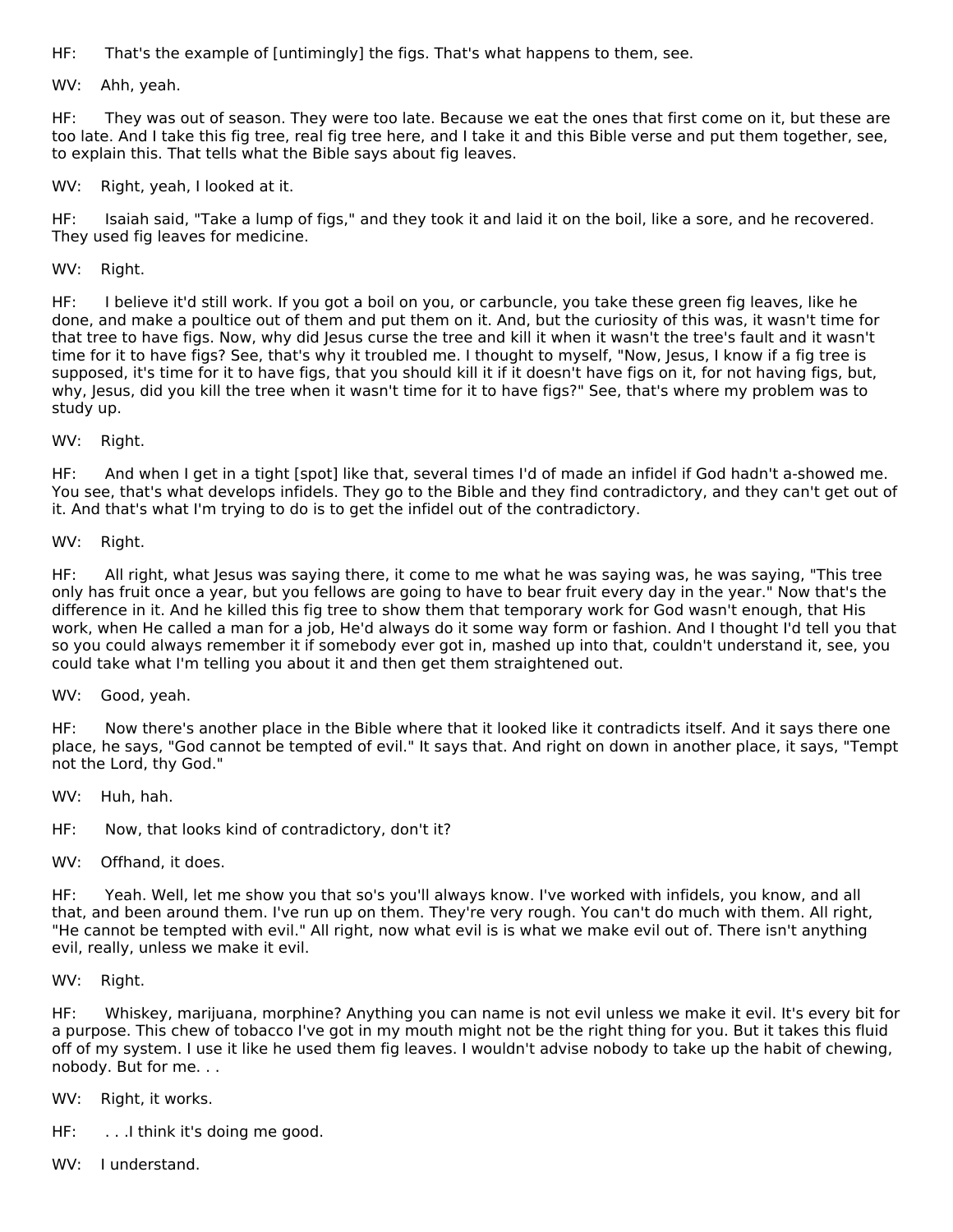HF: All right, you can't tempt God by offering Him a pretty woman. You can't tempt God by offering Him a little smidgen of marijuana. You can't tempt Him by offering him anything. He says that He cannot be tempted "of evil." But it doesn't mean that he couldn't be tempted at all.

# WV: Ahh.

HF: But it says here about tempting God is like, "If I have to prove to you, God. . ." You say, for an instant, I come here and there's a snake down there, and no one, God put him in between me and that snake, and you knowing that God meant for that snake to kill me if it got a chance, and you knowing it meant, God meant for me to kill that snake if I got a chance. And when I meet a rattlesnake, it's me or him, one, see. Well, that's the way God put in between this snake, and what caused that was, is because a snake was the smartest thing there was. He was even smarter than a human was. Then he was cursed to crawl in the dust and man was cursed to cultivate the land when he wouldn't a never had to done it. The grass started growing and woman was cursed from her womb of giving pain to childbirth. When there, there was three involved in us getting away from God, and there's three involved in us getting back to God, see. There's Adam and Eve and the Serpent was involved in getting us away. All right, God the Father, God the Son, and God the Holy Ghost, all had to finally be involved to get us back. All right, I heard a story of an old man one time, who said it was actually true. He had fine team of horses. He drove them up in the yard, and it come up a thunderstorm and run him out of the field. He walked in on the porch, and he was a baldheaded man, and the thunder just come down and the lightning struck one of his best horses and killed it, just fell dead in the yard. And it made him mad. And he jumped out in the yard, pulled his hat off and cussed, and said, "Try old baldy a pop." And they said that lightning come right down and killed him beside of his horse. You ever hear of that?

WV: No, but I believe it.

- HF: Don't you think that's tempting God?
- WV: Sure was.
- HF: But it wasn't tempting Him by offering him nothing, wasn't it?
- WV: Right.
- HF: And you see, Jesus was offered all the glories of the world, and there wasn't none of them took him over.
- WV: Right, he turned them away.

HF: But he, it tempt them for him, for them to worship idols, didn't it? You see, a idol's not an evil thing to tempt you with. A evil thing to tempt you with is something that you have a desire for and you're overcoming it.

WV: Um hmm.

HF: But you can't tempt God like that. See, that's the way I divide that. That keeps me from being a infidel.

WV: That's interesting. I think I'm going to have to maybe find that campground.

HF: I tell you what, I've got some secrets on drawing original pictures I wouldn't mind giving you a tip on it. If you ever start to want to drawing original pictures, this all come to me; it's through the wisdom of God. I don't want no patent on it, and any man that believes in God and is an artist I'd like to give him my idea. Of course, these artists that's not painting the right thing, I wouldn't want you to let them have it.

WV: Of course.

HF: And as long as you used it for some good purpose, whether it was the Bible, just so's it's something good, it'd take me about 30 minutes to show you how to draw original picture of a person, with the dimensions and the pattern of the [out] bulk of it.

WV: Hmm.

- HF: It'll save you half your time. You can paint twice as fast.
- WV: That's interesting.
- HF: And I can take a picture of you—you got any pictures of you?
- WV: Not with me.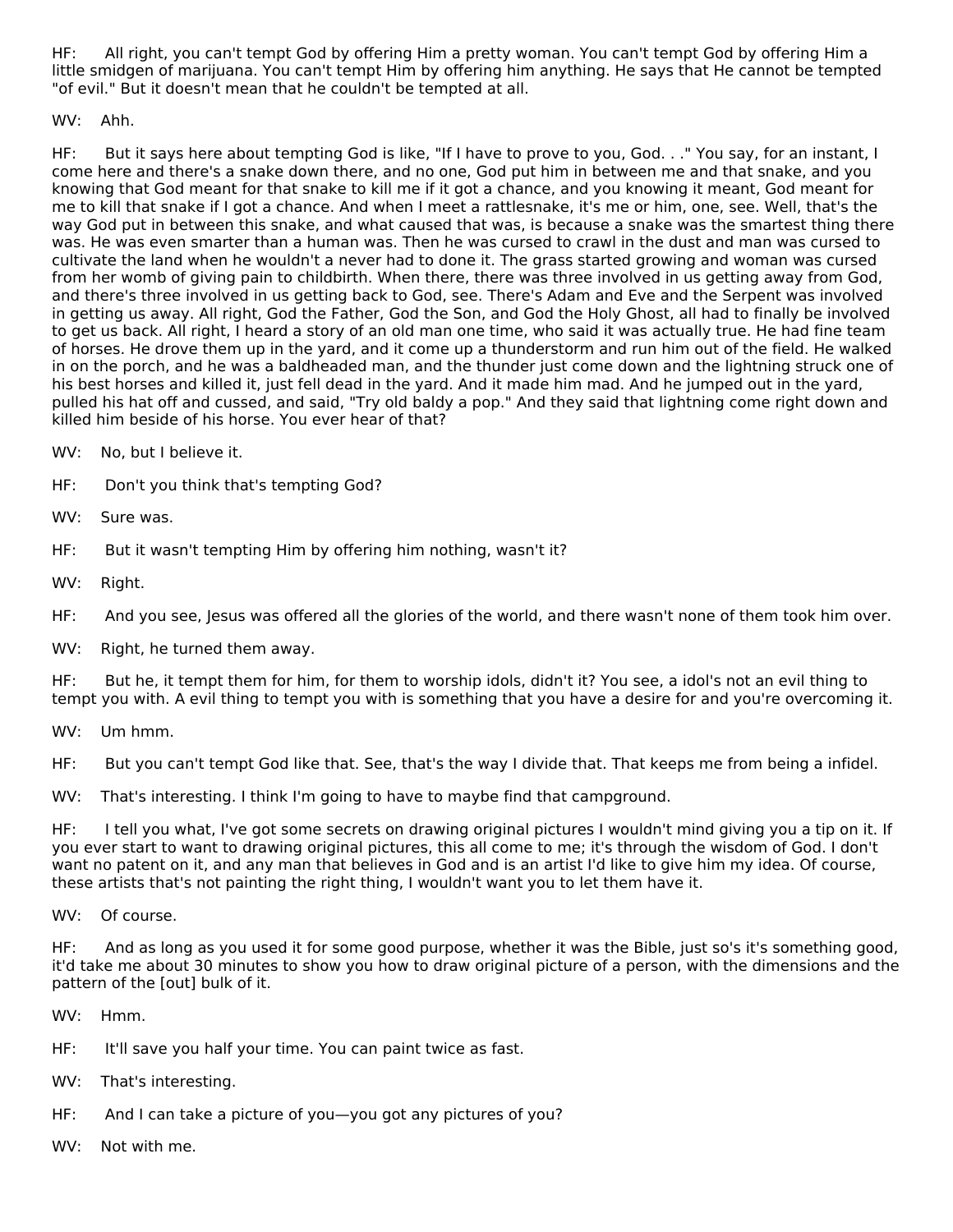HF: If you had one with you, I'd cut you out of that picture and make a pattern of yourself, where you could get all the outside measurements and bulks of yourself, and then all you have to do is fill it in. There's no such thing as taking a book and then copying a picture.

WV: Huh.

HF: But I can take Abraham Lincoln's picture, or anybody's picture, and you take and cut the outside of this picture out of yourself, just like it is. Get a plain picture of yourself, like the picture you took of me.

WV: Yeah.

HF: Get the outside bulk of me and cut it out of that picture, right up to the very line of every outside line of my body.

WV: I understand.

HF: All right, you glue that down on a thin piece of plywood. You know, this here paneling that's real thin?

WV: Right.

HF: You glue it down on the, the outside bulk of me, on that thin piece of plywood. All right, when you get it on there, you can buy a little old vibrating saw—they don't cost much, you know. They cut thin.

WV: Right. I've got one. Like a jigsaw?

HF: Yeah. All right, you can cut me out on that wood, glued down there.

WV: Sure.

HF: You can cut me out all the way, and you got the outside line of my body.

WV: Right.

HF: All right, then you go back here, and you come down right here with the head, you take that one that you cut out. You lay it down on another piece of plywood, and you come down right here, and you get my chin, right there. See the chin?

WV: Right.

HF: All right, when yo get the chin on that headpiece, you take a piece of thin paper that you can see through, and put down on your picture, and mark where the eyes is, and then you run right under here and get your chin, from right here up.

WV: Right, right.

HF: Don't get nothing else. You get the chin there, and you get the two eyes, and then you get the mouth on that one piece. You saw in right here to mouth and saw the mouth out and go back out that same hole.

WV: Right.

HF: You saw in here and you get this eye and go across by the nose, and get this eye and come back out that same hole.

WV: Right.

HF: And then this outside head picture's all the same size as the first one you cut out.

WV: Right.

HF: All right, the first one you cut out, you lay it down on a white piece of paper, whatever you're going to paint it on. And you can't mark around it with a pencil, so you take a fine brush and mark around that outside on your piece of art.

WV: Right.

HF: Then you set this head right in on top of that, and you come around it and mark the chin and the two eyes and the mouth.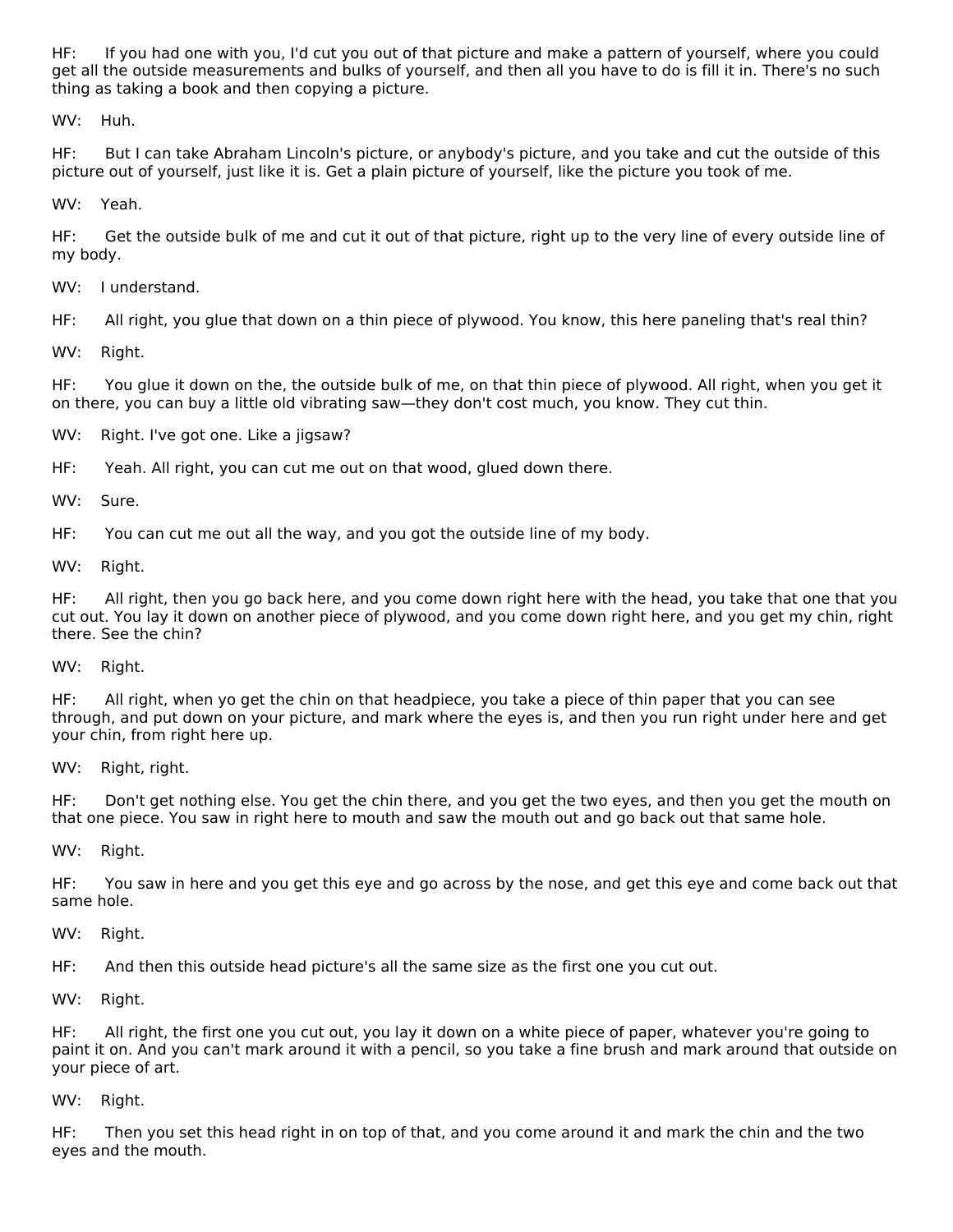WV: Oh, of course. It's like a template.

HF: Yeah, you've got the perfect measurement between the eyes and the [mouth].

WV: Oh, that's very nice.

HF: You don't, now, you don't have no, it's not tracing.

WV: Right.

HF: It's the dimensions.

WV: Right.

HF: All right, now, you keep this head part with the chin on it. You put it in a little cellophane bag with the bulk of the whole body, and you number both of them, same number, then you come back and draw this head again, and this chin, right here, you draw it on there, but you don't cut it out, and then you get a pattern from right here to right there where the collar is.

WV: Right.

HF: All right, you got a whole head here, go up from your chin to there, see.

WV: Got it.

HF: You put that piece right in with them two pieces, see. All right, then, when you get that done, then you come back here and make another one, then you get the collar of Abraham Lincoln, right here, you get the collar on there, and mark on that piece "collar."

WV: Right.

HF: You take it and put it right in with them and you got every bit of them things, you got a full dimension of that picture. Now, God showed me every bit of that. Did you ever hear of that before?

WV: No. He showed you the way.

HF: Don't you think a man can get, if a man can get a full dimensions of the measurement, how far apart the eyes is, and how far apart, where the chin is and everything, don't you think that'll double his, the length of time of drawing a picture? [means halve the time—Ed.]

WV: Oh, at least, yeah. That's marvelous.

HF: All right, now I'm telling you some things that some people could get a lot of money out of if they wanted to, but we're not going none of us be here long enough to do much about it.

WV: Right.

HF: And I'm trying to help you because you're an artist and I'm not an artist.

WV: Yeah, that's. . .

HF: I'm not an artist.

WV: You're not?

HF: No.

WV: What are you?

HF: Oh, I'm just a bicycle mechanic and a minister.

WV: Huh.

HF: I've never claimed to be an artist. See, God showed me all these things. You see, I couldn't drawed one, I couldn't drawed nothing! And you seen George Washington in there?

WV: Uh huh.

HF: Well, now, George Washington. . . You can't print George Washington—I mean, you can't copy George